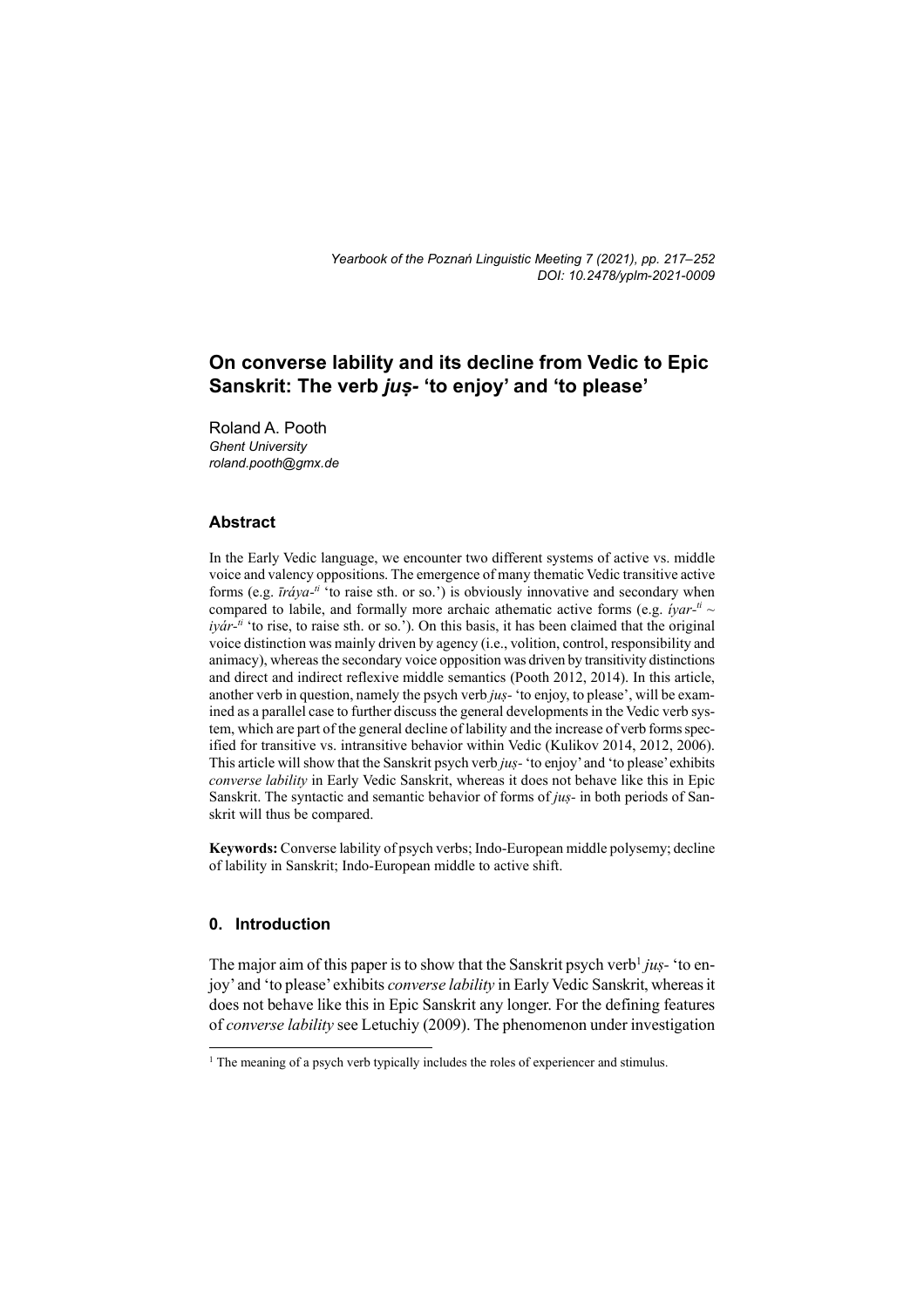will be defined, described, and examined here in detail. Although this type of polysemy 'to enjoy' and 'to please' was noticed earlier by Monier-Williams (1899: 424 s.v.), the meaning 'to please' is often not taken into account in recent translations of the Vedic texts. It was obviously overlooked by Werba (1997: 187). Moreover, it has not been taken into account within the field of Indo-European etymology (see LIV s.v. *\*ǵeus-*). For instance, Mayrhofer (1992: 599) does not mention it. The entry in Monier-Williams (1899 s.v.) has been copied on various occasions, which is why the meaning 'to please' is also mentioned, e.g., on the TITUS homepage.

The major aim of this paper is to show that, when compared to English semantics and syntax, the verb in question (*juṣ-*) is *polyconstructional* in the sense that it occurs in ten different constructions without any change in voice and valency morphology, both with middle and active forms (e.g. middle *juṣánta*, or active *jósati*), which do not mark any functional distinctions in the paradigm of this verb in the early Vedic language (Pooth 2014). At that stage, the verb occurs in multiple constructions that modify the verb meaning with regard to what valency morphology usually does, whereas we cannot find converse lability and most of the earlier constructions in the later Epic Sanskrit period, and there is no such modification of the verb meaning any longer – except for the one that is generally initiated by the regular causative derivation (Lubotsky 1989; Jamison 1983). Thus, the goal here is to show that this verb shows *colexification* (as defined by François 2008)<sup>2</sup> of 'to enjoy' and 'to please' and concomitant converse lability in the early language but is narrowed down to a normal transitive verb 'to enjoy sth. or so.' in later stages so that colexification is no longer existent. The verb's converse lability is illustrated in Figure 1. Its lexical meaning involves two semantic roles, experiencer and stimulus. The arrows symbolize the *direction* of the causation chain. The event itself is taken as starting with its cause (sc. the causation caused by the stimulus), then going over to the one who is affected by the cause.

The large bulk and focus of this paper is empirical and philological. It is nevertheless meant to be a contribution to the synchronic and diachronic typology of crosslinguistic patterns of multiple constructions and the typology of lability and its diachrony in general (Barðdal 2006, 2008; Bauer 2001; Beavers 2006; Croft 2001; Dowty 1991; Goldberg 1995; Härtl 1999; Jacobs 1994, 2009;

<sup>&</sup>lt;sup>2</sup> This type of polysemy can roughly be defined as a type of semantic underspecification. It involves a superordinate lexical meaning with subordinate contextual meanings, e.g. when a language has only one superordinate verb with both meanings 'to kiss, to sniff' instead of the two more specific verbs 'to kiss' vs. 'to sniff' in English.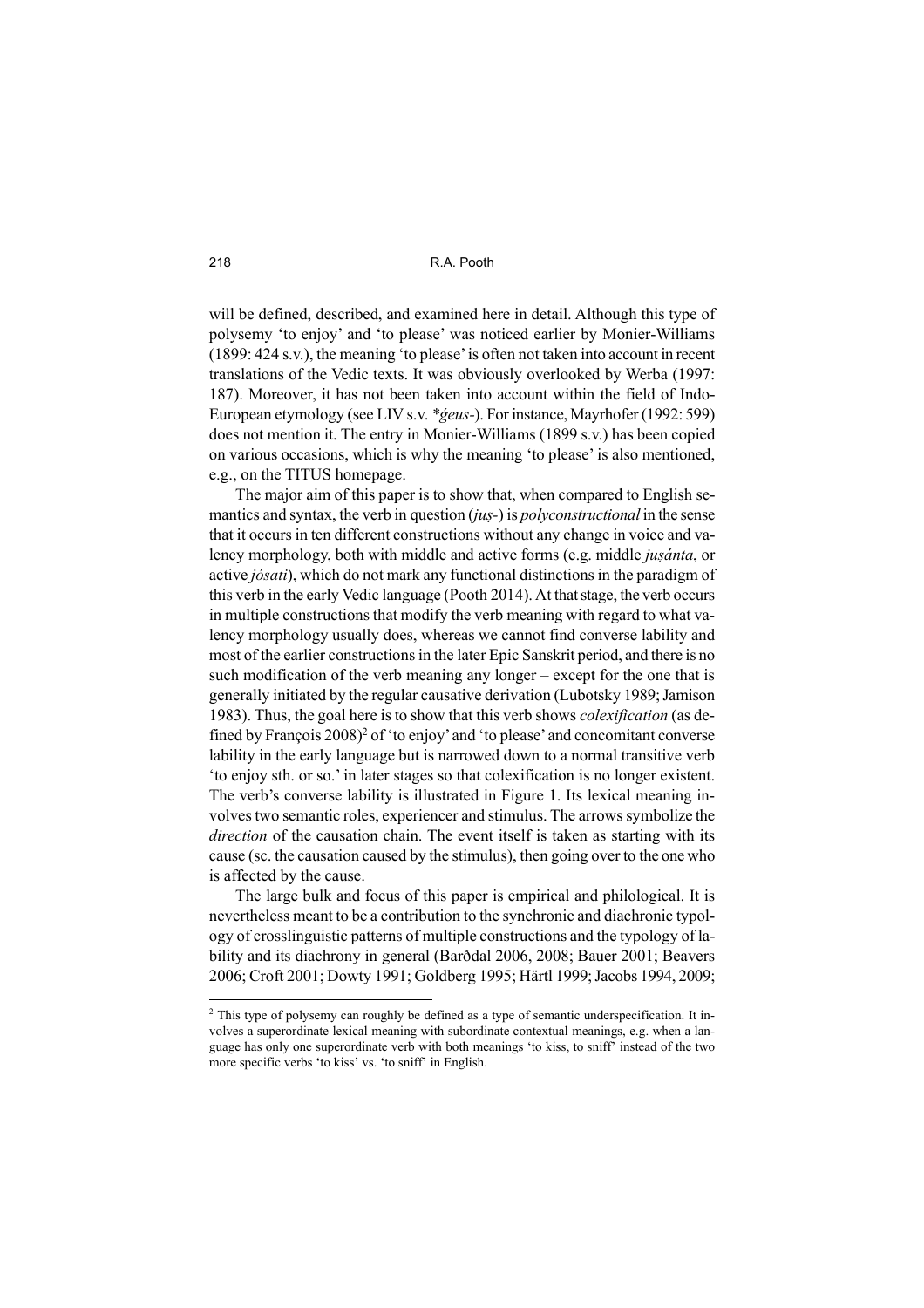| the gods                 | enjov         | the offering                                    |
|--------------------------|---------------|-------------------------------------------------|
| experiencer              | $\leftarrow$  | stimulus (a subordinate role of the cause role) |
| the songs                | please        | vou                                             |
| stimulus ( $\sim$ cause) | $\rightarrow$ | experiencer                                     |

Figure 1.

Kutscher 2009; Rappaport & Levin 2005). The main body of this article will thus be a synchronic description of the semantic and syntactic behavior of the psych verb *juṣ-* in Early Vedic. I will then compare the situation of the early language with the one that is attested in Epic Sanskrit in the second part. This section is meant to illustrate the decline of polysemy and lability from Early Vedic to later periods on the general example of *juṣ-*. Thus, finally, I will give an outline of the diachronic development of this verb from the earlier period to Epic Sanskrit from this perspective with a brief focus on textual frequency.

I follow the chronology of the Vedic texts put forward by Witzel (1989: 124–127, 1997), Kümmel (2000: 5ff.), Dahl (2010), among others. Early Vedic is generally considered as being the language of the *Rgveda-Samhitā* (RV), especially the one of the family books, Oldenberg's (1888, 1912) extended core RV 1.51-191, 2-7, 8.1-66, and presumably several parts of RV 9 as well, since RV 9 is a special collection (of hymns to Soma). I make use of the philological text sigla, cover-symbols, abbreviations, and the usual linguistic glosses that are conveniently agreed on in Vedic philology and linguistics (e.g. RV, AV etc.). The term "Late Early Vedic" may be used to refer to the language of RV 1.1-50, 8.67-103, RV 10, and presumably some parts of RV 9. These parts constitute an intermediate period between the Early Vedic period and what may be termed "Early Old Vedic". Old Vedic is the language of the subsequent Mantra period, datable to around 1150 BCE with the beginning of the iron age, see Witzel  $(1997: 280).$ <sup>3</sup> The Mantra period includes the following Vedic texts: RV-Khila (Scheftelowitz 1906), SV, AV, YV (MS, KS, TS, KpS, VS<sup>m</sup>) (Witzel 1997: 268; Kümmel 2000: 5ff.). "Early Old Vedic" may be an appropriate term for the language of the oldest sections of these texts, including AVŚ 1-5, AVP 1-15, which is very close to "Late Early Vedic", if not even the same language. Early and

 $3$  "Content and structure of AV and PS led to the assumption that AVS 1-5 / PS 1-15 are the oldest part of the collection. However, even the second part, AVŚ 8-12 / PS 16-17 can now be shown to be of considerable age: The mentioning of iron at AVŚ 13.3.7 = PS 16.53.12 and AVŚ 9.5.4 = PS 16.97.3 would indicate a date *ad quem* for these hymns" (Witzel 1997: 280).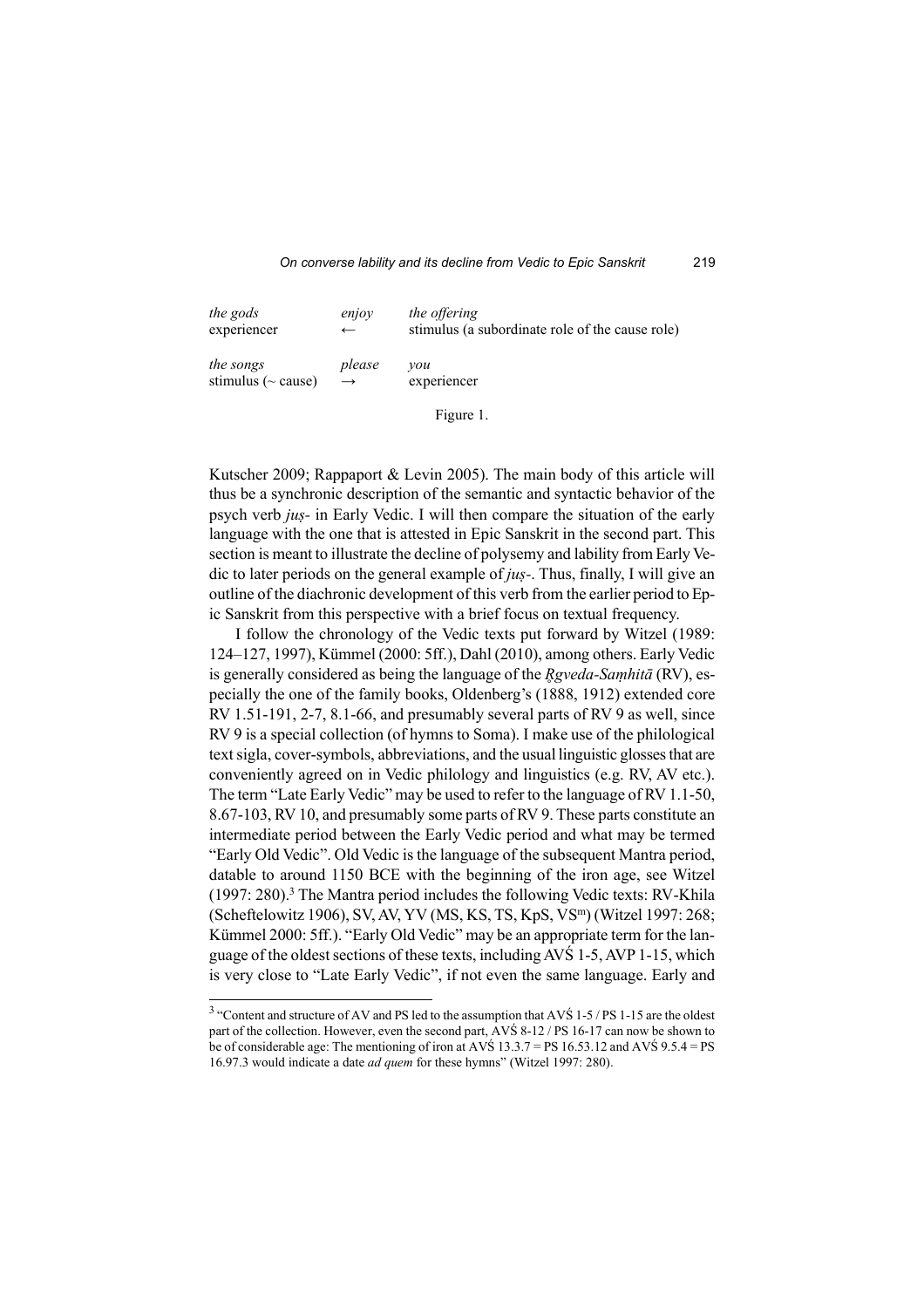Old Vedic taken together can thus be dated to the period between the 14th century and  $1000 \text{ BC}(E)$ , <sup>4</sup> whereas Late Vedic is the term for the language of the subsequent period from around 1000 to ca. 500 BCE. The time-line for our purposes is thus from around somewhat before 1000 BCE to around 400 BCE, where Epic Sanskrit was in use, which is the Sanskrit from around the Classical literary period, thus mainly the language of the *Mahābhārata* and the *Rāmāyaṇa* and the subsequent body of Classical Sanskrit literature.

#### **1. Synchronic behavior in the early language**

The following list provides a preliminary overview of the constructions found with the psych verb *juṣ-* in the Early and Old Vedic period (RV, AV etc.). I make use of S as an abbreviation for subject indexing. As a rule, the nominative subject is indexed by inflectional portmanteau suffixation to an aspect and mood verb stem (e.g. the aorist stem *juṣá-*), which thus specifies the respective person, number, voice, tense, aspect, and mood category.

| 1  | jusasvas yajñám <sub>ACC</sub>                                                          | 'enjoy the offering!'                             |
|----|-----------------------------------------------------------------------------------------|---------------------------------------------------|
| 2  | <i>jusantas tanúas</i> ACC                                                              | 'they enjoy (their) bodies<br>(sc. themselves)'   |
| 3  | $j$ ujuşāņás $_{\text{NOM}}$ ándhasas $_{\text{GEN}}$                                   | 'enjoying (a portion) of herb'                    |
| 4  | jusasvas stómamAcc tanúaINS                                                             | 'enjoy the praise with thy body!'                 |
| 5  | <b><i>jusasva</i></b> s tanúam <sub>ACC</sub>                                           | 'enjoy or please (your own) body'                 |
| 6  | <i>vajñás</i> <sub>NOM</sub> <b>josati</b> s tvé <sub>LOC</sub>                         | 'the offering will <b>please</b> you'             |
| 7  | <b><i>jusāņás</i></b> no arkais <sub>INS</sub>                                          | 'pleased by the songs'                            |
| 8  | $t\acute{e}_{\text{NOM}}$ jusántām <sub>s</sub> mā <sub>ACC</sub> páyasā <sub>INS</sub> | 'let them give $\&$ please me<br>with cream-milk' |
| 9  | rtavas <sub>NOM</sub> nas <sub>ACC</sub> ju <b>santām</b> s                             | 'the seasons shall please us<br>(with something)' |
| 10 | <i>odanas</i> <sub>NOM</sub> <b>juşate</b> s devān <sub>ACC</sub>                       | 'gruel is <b>given to &amp; pleases</b> gods'     |

Figure 2.

<sup>4</sup> This dating is indicated by the personal name *Subándhu-* (attested in RV 10.59–60) and the compound *tveṣá-ratha-* (RV 5.61.13). The same personal names *Šu-ba-an-du*, *Tu-iš-e-rat-ta, Tu-uš-ratta* are attested in Hittite-Mitanni documents (around 1400 BCE).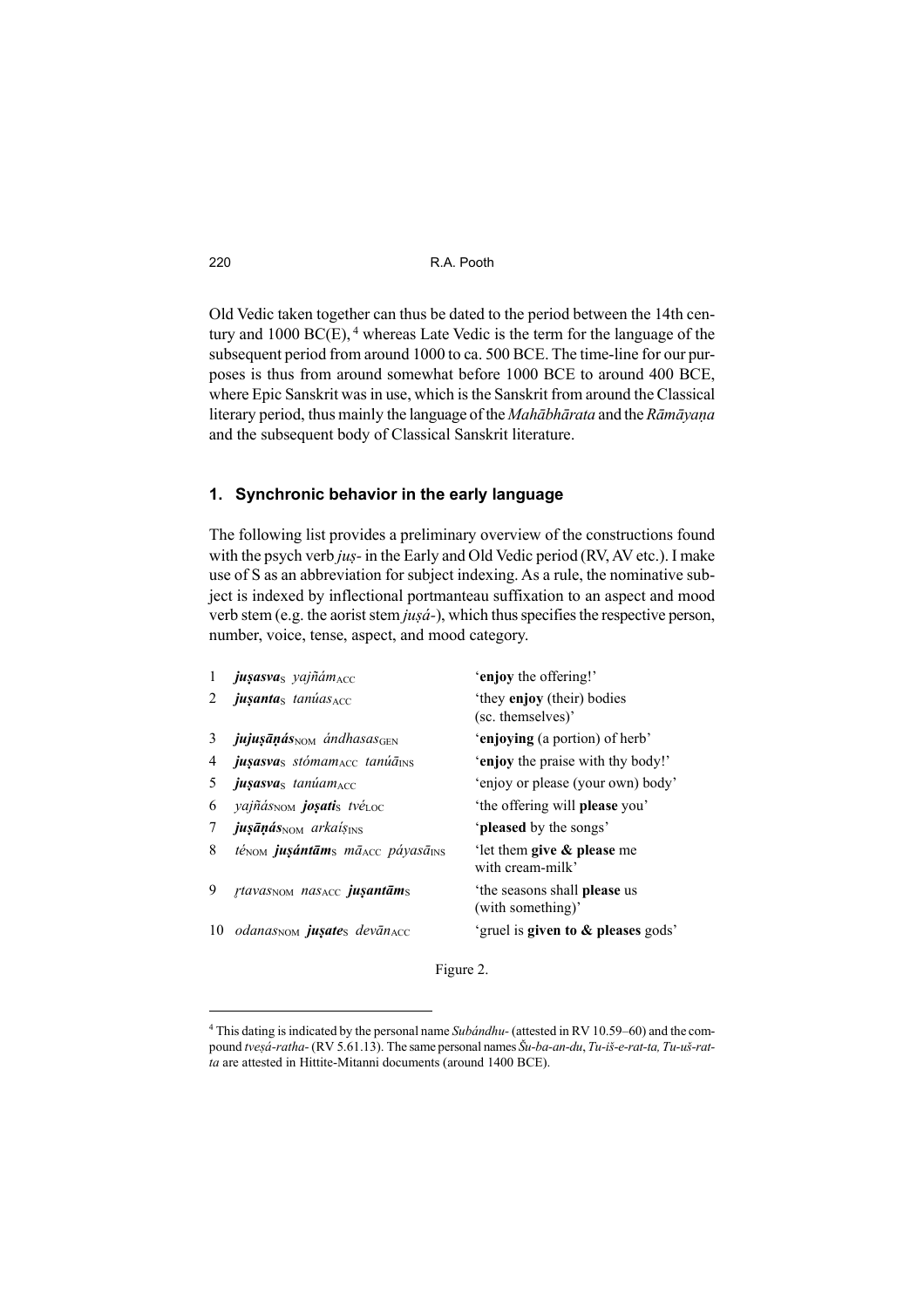Judging from what is in the Early Vedic texts and contexts it is not evident that the semantics of the verb *juṣ-* includes an experiencer that is likewise an agent and thus agentive. Migron (1990) made such a claim by translating this verb with 'to favour something or someone, to choose something or someone' which implies volition and control of an agent role. His suggestion has already been dismissed by the LIV (page 166), who themselves erroneously allege that *juṣ*would only mean "Gefallen finden an (jemandem oder etwas)" corresponding to English 'to take pleasure in something or someone'. However, as the examples given below will demonstrate, such assumptions are insufficient. This also holds for the usual etymology of *juṣ-* and the reconstructed lexical meaning of the corresponding Proto-Indo-European verb *\*ǵeus-* "etwas kosten" (LIV: 166), which is likewise insufficient. The meaning of *juṣ-* is not necessarily restricted to agentive meaning and can involve a semantically inanimate masculine cause in the nominative case, e.g. *yajñas* 'offering', as confirmed by the construction with locative of experiencer in the examples that will be discussed further below.

It is relevant to address the descriptive fact that no construction among the many constructions in Early Vedic can be regarded as a straightforward "underlying" construction without serious definitory contradictions and evidentiary problems. Although the construction with accusative of stimulus, which is labeled "construction 1" here, is much more frequently attested than any other, this finding does not necessarily or automatically entail that it must have the status of an "underlying" construction, if the encoding is not structurally different from the other constructions; and this is a quite general claim (also put forward in Pooth 2014). Although Early Vedic is a language with nominative and accusative alignment, there is no basis other than simple token frequency for considering the nominative and accusative construction the "underlying" transitive construction; and there is no basis for any "transformation" rules on the syntactic level by which other constructions are "formally derived" from a syntactically "formally basic" construction.<sup>5</sup> However, simple token frequency cannot be a sufficient indication that a specific construction represents that kind of "primacy" over other constructions. We definitively need additional formal and struc-

<sup>&</sup>lt;sup>5</sup> This is a descriptive point. The most frequent construction in Vedic can be defined as "basic" only if defined as "most frequent" BUT NOT if defined as "including less morphological or syntactic overt markers". English *he pleased her* → *she was pleased (by him)* is "asymmetrically marked" because the passive form *was please-d* involves more overt morphological markers: it contains an auxiliary, the root, a suffix, whereas the active form *please-d* only contains the root and a suffix. Different from English, the Vedic constructions 1, 2, 3, 5, 6, 7, 9, 10 can be described as "symmetrically marked" because the number of overt morphological and syntactic markers is equal.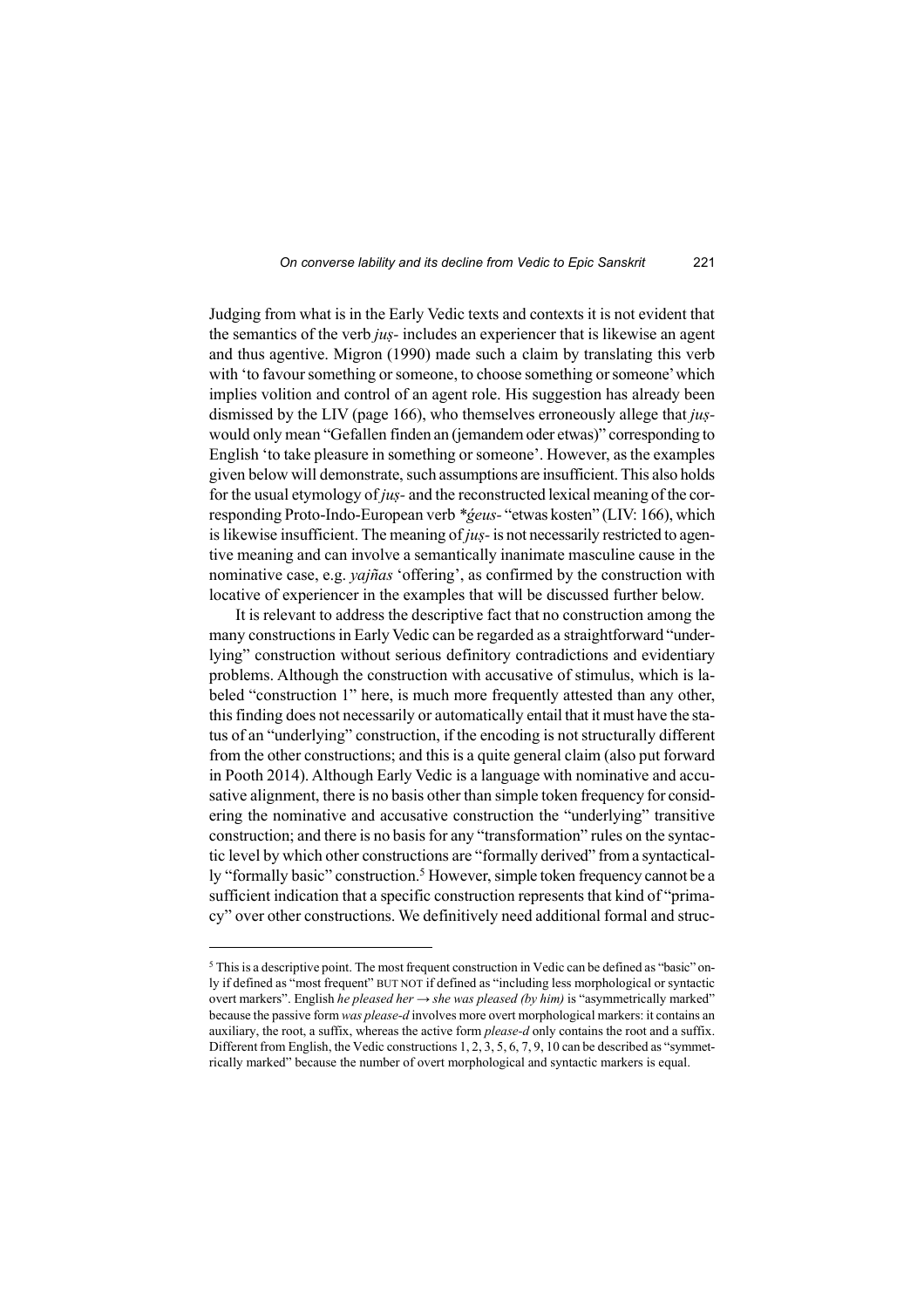tural criteria, e.g. structural differences in the number of additional markers; e.g. in the case of the English passive derivation *she was please-d by his presence*, which contains additional morphological material (*was, by*) when compared to its basic construction *his presence please-d her*. However, as the case forms and the verb forms of the Early Vedic constructions 1, 2, 3, 5, 6, 7, 9, 10 show, there is not a single sign of any marker in Early Vedic that can be indicative of their status as "formally derived or transformed" constructions. Exceptions might be constructions that show a reflexive marker *tanū́-* 'body' or 'own body'. However, since this marker is a regular feminine content noun in the accusative case, these constructions may also be taken for instances of the regular nominative and accusative construction 1. Opposed to verbs that are underspecified as to the exact number of participant roles, such as standard labile verbs like *to break* in English, Early Vedic *juṣ-* had a minimum of two participants and was perhaps obligatorily constructed with a form of the mentioned noun *tanū́-* 'body, one's body' to indicate the direct reflexive reading. However, any proof of such a restriction must be left to others (on reflexivity in Vedic see Orqueda 2019; Kulikov 2007).<sup>6</sup>

We might as well use the term "non-directional" to classify psych verbs like *juṣ-* that show converse lability. This notion implies that the causation force of the event lacks any lexically fixed *direction* from  $(\leftarrow)$  or towards  $(\rightarrow)$  the participant coded by the nominative form. This phenomenon is just another view on converse lability (Letuchiy 2009). It should be kept in mind that the linguistic term "conversion" is used to refer to a very different phenomenon and may easily be confused with "conversity", whereas a term *transitivity direction* is already in use by other linguistic traditions (e.g. in Algonquian linguistics). In any case, since the term *labile* is used to classify verbs whose verb forms can be used in different syntactic constructions (and is typically used for verbs whose verb forms can occur both in transitive and intransitive constructions) without any additional valency-changing morphology, this term is quite appropriate for the phenomenon in question. Thus, we might as well term converse lability *nondirectional lability.* The gist of this phenomenon is a general underspecification of the nominative and other cases with regard to a lexically fixed<sup>7</sup> linking of roles to case forms that occur in constructions of the given verb forms, thus re-

<sup>6</sup> I am indebted to Verónica Orqueda (Pontificia Universidad Católica de Chile) for sharing her data on *juṣ-* with me and for our discussion on this matter.

 $<sup>7</sup>$  Lexically "fixed" in the sense that the nominative subject can only be the experiencer or stimulus</sup> in the "basic" transitive construction (as in English, whereas this is not the case in Vedic).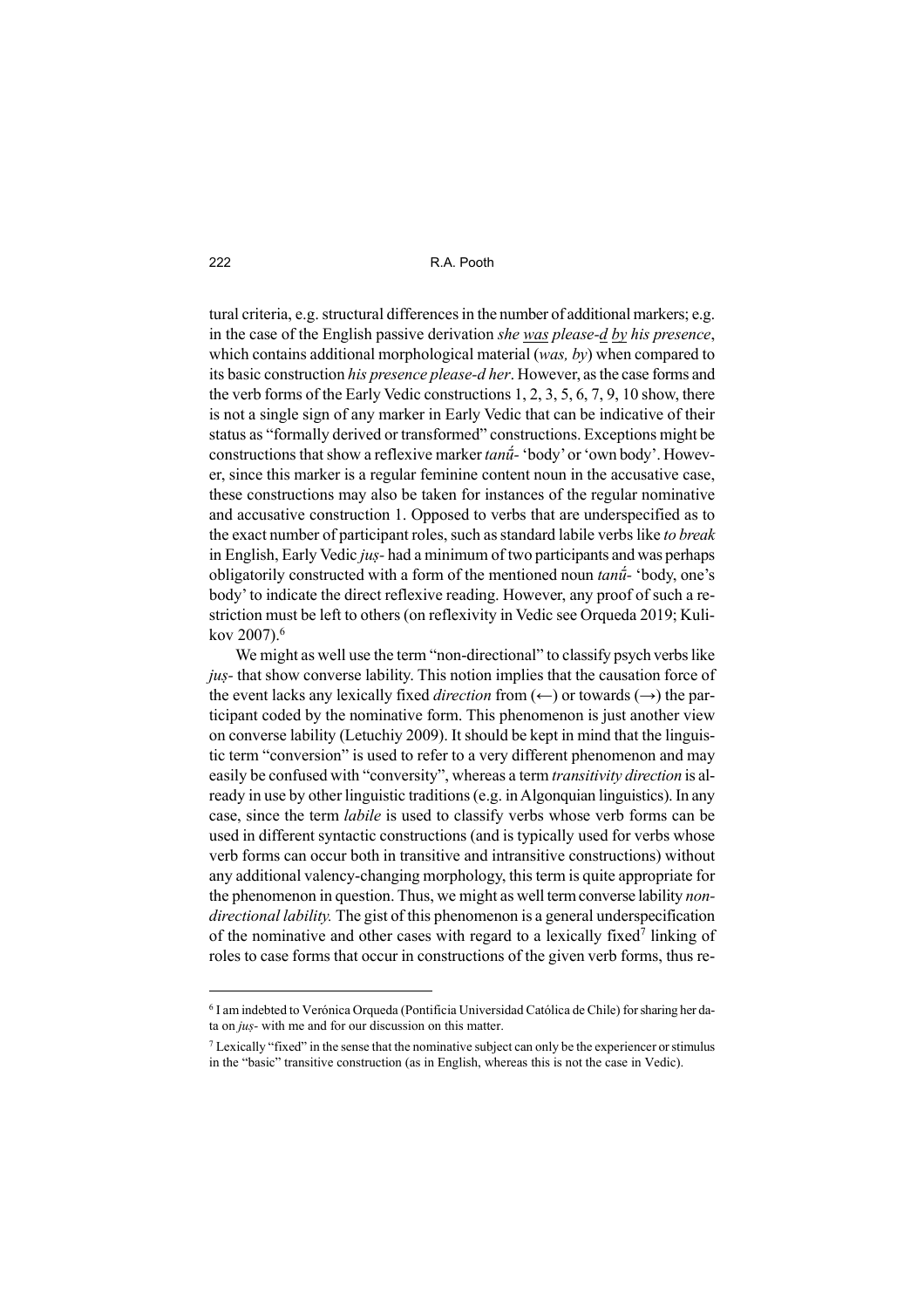alizing their arguments. This phenomenon can be illustrated by the schemes given in Figures 3 and 4 below.

| <b>NOM</b>  | direction     | ACC              |
|-------------|---------------|------------------|
| the gods    | enjoy         | the offering     |
| experiencer | $\leftarrow$  | cause (stimulus) |
| the songs   | please        | vou              |
| stimulus    | $\rightarrow$ | experiencer      |

Figure 3.

| <b>NOM</b>  | direction                | oblique               |
|-------------|--------------------------|-----------------------|
| devásas     | jusánta                  | yajñám (ACC)          |
| experiencer | $\overline{\phantom{m}}$ | cause (stimulus)      |
| gírah       | jusánta                  | $t\nu\acute{e}$ (LOC) |
| stimulus    | $\rightarrow$            | experiencer           |

Figure 4.

It is a well-known fact that psych verbs like German *jemandem* (dative) *gefallen* 'to please someone'often display a lexically fixed direction, although the direction itself can considerably vary among languages (Härtl 1999; Kutscher 2009). Such verbs are termed *directional* psych verbs here. Such verbs are well-known – just compare English *to enjoy something* with experiencer subject to *to please someone*, where the subject can only indicate the stimulus and the object can only indicate the experiencer, as illustrated (see Figure 3). Whereas English makes use of two different verbs, Early Vedic thus simply makes use of only one underspecified verb *juṣ-* and specifies the subordinate meanings by means of various syntactic constructions, as illustrated. It follows from this that there is no need for a passive derivation for this verb in Early Vedic, which conforms to the lack of a passive stem in the Vedic texts (Kulikov 2012). Suffice it to say, finally, that contrary to labile transitive and intransitive verbs, Early Vedic *juṣ*does not display any intransitive meaning because minimally two participant roles (i.e. experiencer and stimulus) are lexically fixed in the verb semantics. Thus, if lability was only defined as referring to verbs with both a transitive and intransitive meaning, the verb *juṣ-* could not be labeled labile in this sense,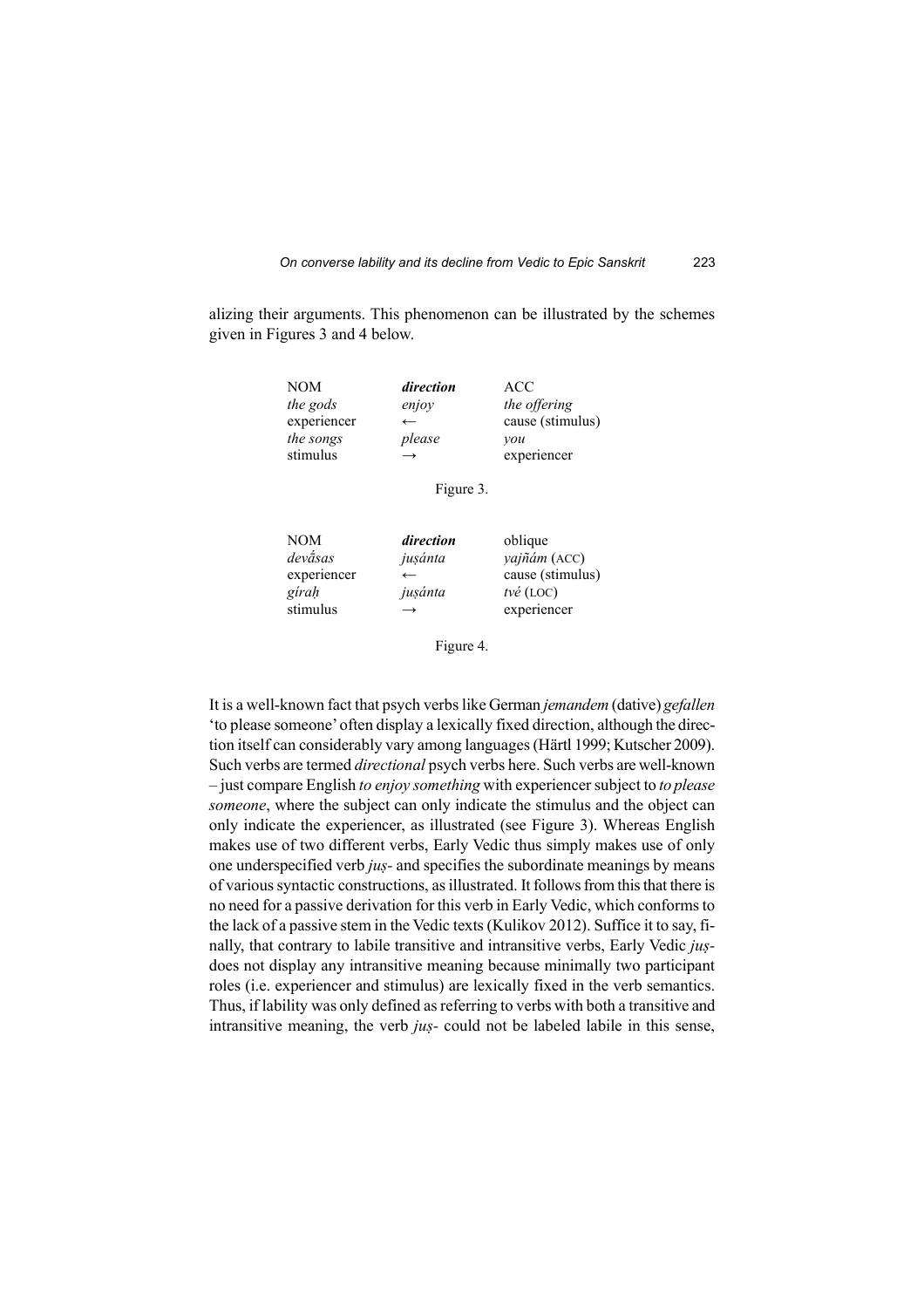simply because it has no such polysemy. The difference between the two English psych verbs and the Vedic verb can be summarized as follows.

| non-directional experiencer | $\leftrightarrow$ | stimulus verb         | Vedic <i>jus</i> - |
|-----------------------------|-------------------|-----------------------|--------------------|
| directional NOM experiencer | $\leftarrow$      | (from) stimulus verb  | English to enjoy   |
| directional NOM stimulus    | $\rightarrow$     | (to) experiencer verb | English to please  |
|                             |                   | Figure 5.             |                    |

For further clarification, it is important to recall that Early Vedic is a language that allows pro-dropping and omission of the core arguments in all their case forms and all other case forms, if pragmatically possible. In other words, there seems to be no such thing as *necessary complementation* in Early Vedic, and all syntactic argument slots can be left unoccupied/zero. This claim has recently received a brief investigation (Pooth 2014), but we do not need to go deeper into this matter here, and this remark should suffice the present purpose.

Finite verb forms and participle forms of the verb *juṣ-* occur in the ten constructions given below. They are numbered 1 to 10 (see the overview above). The relevant constructions will be illustrated in more detail throughout the following sections. Construction 1 with NOM experiencer and ACC stimulus is the most frequently attested.

I use the standard glosses NOM for nominative, ACC for accusative, LOC for locative, GEN for genitive, and INS for instrumental. Only the relevant glosses will be indicated in order to save space, and the irrelevant forms in the examples will only be translated.

### **1.1. Construction 1: NOM enjoy ACC**

Construction 1 is found often in the Vedic texts. Examples are:

```
(1) RV 6.16.8
```
táva prá yakṣi samdr̥śam utá krátuṃ sudā́navaḥ | your forth sacrifice overview:ACC and.also resolve:ACC well:giving:NOM

víśve juṣanta kāmínaḥ || all:NOM enjoy:3PL.AOR.MID loving:NOM

'Sacrifice forth! As for your overview and your intellectual resolve (ACC) as well, all the well-giving ones enjoy it, the loving ones.'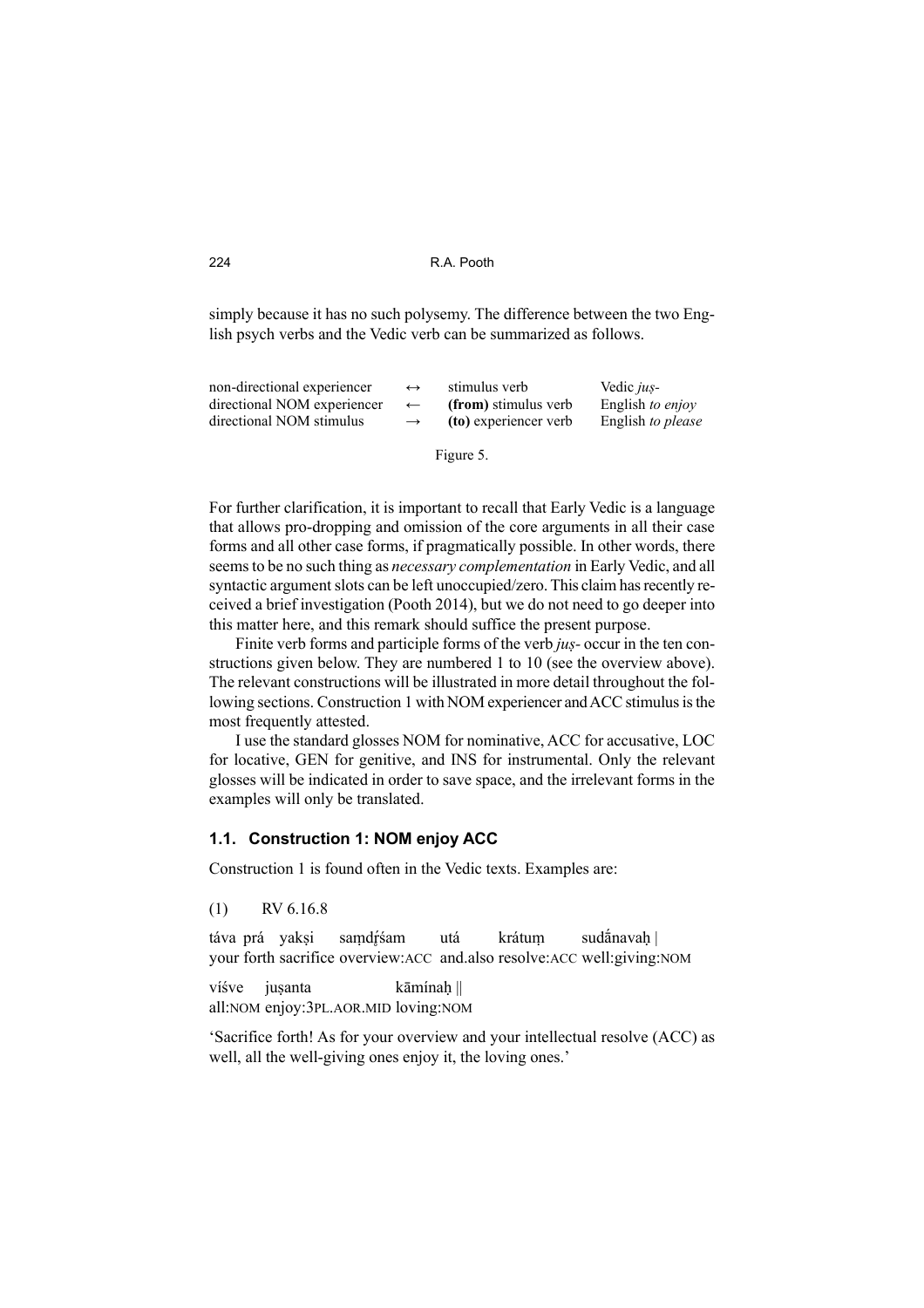(2) RV 9.102.5

asyá vraté sajósaso his commandment:LOC one:accord:NOM

víśve devā́so adrúhah | all:NOM gods:NOM without:deceit:NOM

spārhā́ bhavanti rántayo  $[Ø<sub>ACC</sub>]$  jusánta yát || desirable:NOM become pleasures:NOM enjoy:3PL.AOR.MID when

'Under his (sc. Somas) commandment are all the gods of one accord and without deceit. Desirable become (his) pleasures when they enjoy (him or them).'

- (3) RV 10.81.7c sá no víśvāni hávanāni joṣad (= sandhi for *joṣat*) he.NOM of.us all:ACC oblations:ACC enjoy:3SG.AOR.SUBJ "He will take pleasure in every oblation of ours" (Jamison & Brereton 2013: 1515).
- (4) RV 7.59.9(a)b

hávir ' márutas táj jujustana libation:ACC Maruts:NOM this:ACC enjoy:3PL:PERF 'The Maruts (sc. storms-gods) have enjoyed this pouring oblation.'

### **1.2. NOM enjoy ACC (own body)**

Construction 2 is corresponding to direct reflexive constructions in other languages. In Vedic, the construction involves the use of a noun 'body, own body' (for strategies to encode reflexivity in Vedic and a discussion of this construction see Orqueda 2019: 118; 175; Pooth 2014; Kulikov 2007). Although 'to enjoy one's own body' is still a proper translation of this construction and the noun is still a full feminine content noun, "a supplementary reflexive sense cannot be ruled out" (Orqueda 2019: 160). According to Kulikov (2007), this can be a case where the 'body' word *tanū́-* would additionally work as an intensifier that highlights the co-reference of the referents in the nominative and the accusative. This is not the place to go into any discussion about any more detailed function of the 'body' word here (but see Orqueda & Pooth forthc.).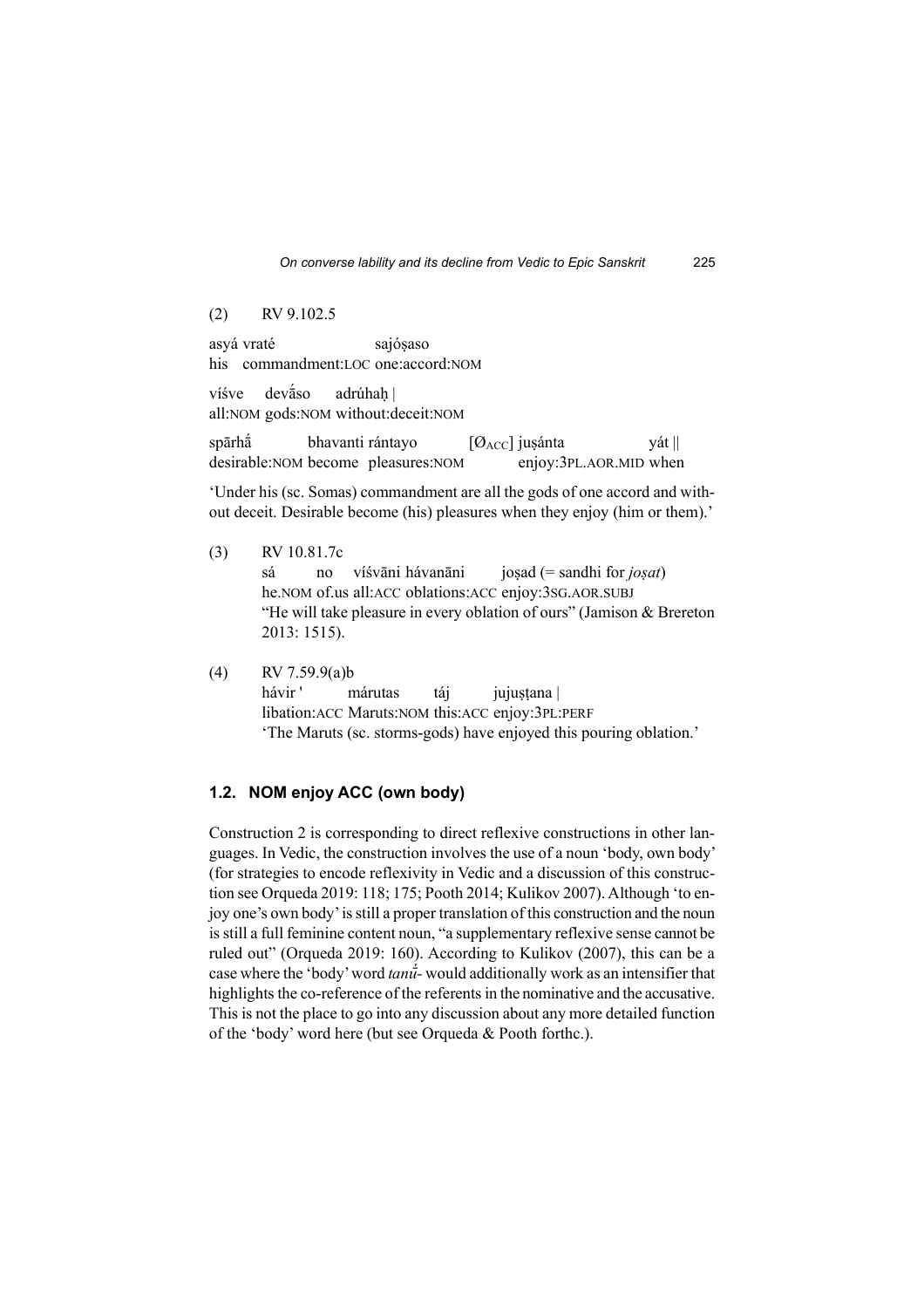(5) RV 10.8.3cd

ásya pátmann árusīr áśvabudhnā his flight:LOC reddish:NOM horse.bottom:INS rtásya yónau tanvò jusanta || order:GEN womb:LOC bodies:ACC enjoy:3PL.AOR.MID 'In his (Agni's) flight, with a horse-bottom (sc. with horses at the bottom), the reddish ones (sc. flames) **enjoy (their) bodies** in the womb of the (ritual and cosmic) order.'

For more examples of this construction see, e.g., Orqueda (2019: 57, 117).

### **1.3. NOM enjoy or please ACC (own body)**

Construction 3 may be an instance of construction 2. However, it is separated here because it is still possible that there be a slight meaning difference in agency of the subject participant. The subject of construction 3 can be a more causing agent (stimulus) than the the subject of construction 2 above:

(6) RV 3.1.1d agne tanvàm jusasva || Agni:VOC body:ACC enjoy/please:2SG.AOR.MID.IMP 'O Agni, enjoy (or please) thy body!'

According to Orqueda (2019: 118) the lexical value of the 'body' word is never entirely lost. If the body itself can be regarded as the stimulus causing pleasure, a translation with 'enjoy thy body' will be adequate. Orqueda argues that that the most typical source of pleasure here is not the body, but a rite element. However, it is still possible, in my view, that Agni is a causing agent that stimulates his own body here.

### **1.4. NOM enjoy ACC with INS (own body)**

Construction 4 is an extension of construction 1: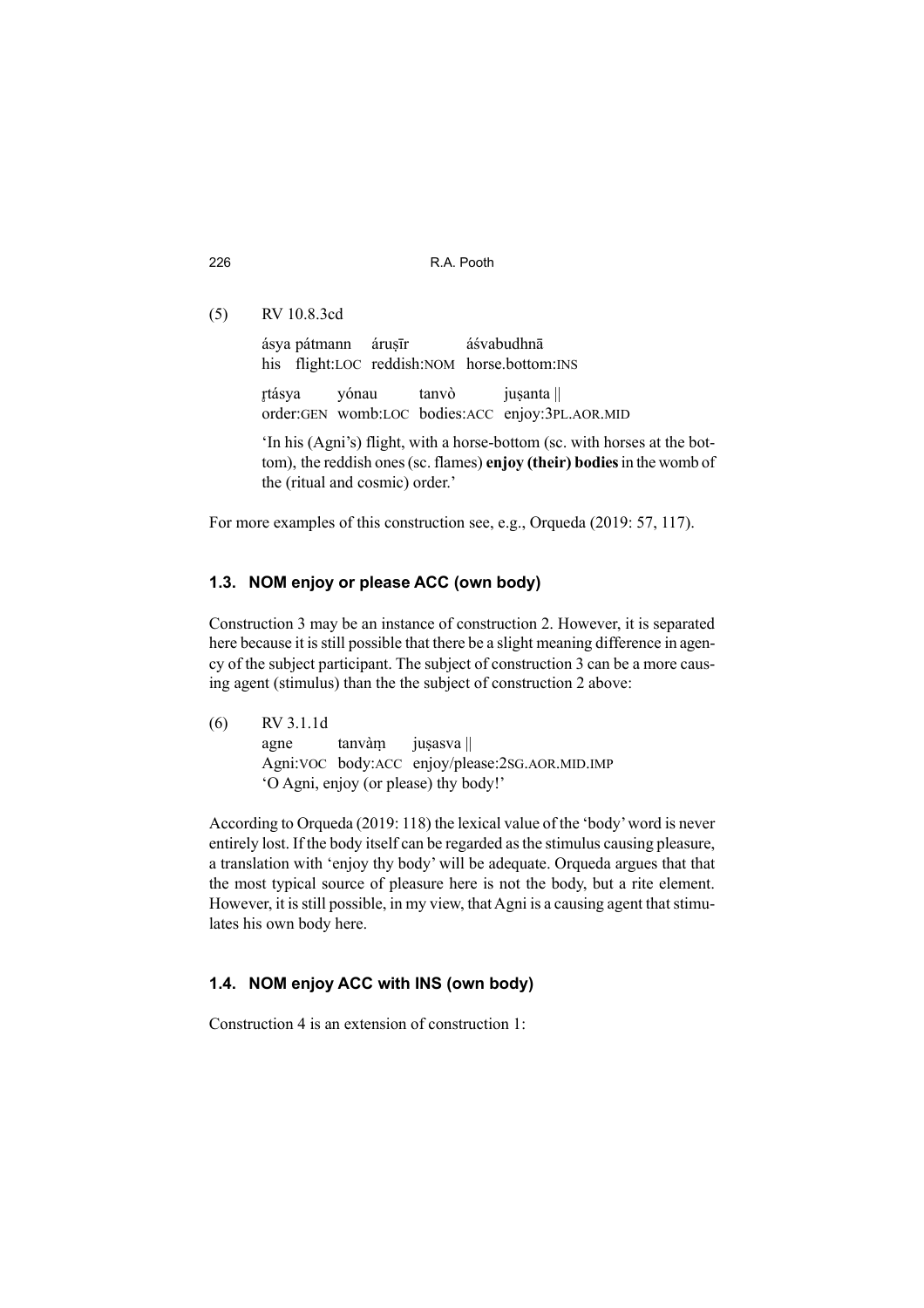(7) RV 3.15.2 jánma iva nítyam tánayam jusasva birth:ACC like innate:ACC offspring:ACC enjoy:2SG.AOR.MID.IMP stómam me agne tanvā̀ sujāta || praise:ACC my Agni:VOC body:INS well:born:VOC 'Like (your) birth (and your) innate offspring enjoy my praise with (or through) thy body, o well-born Agni.'

The more recent translation takes the instrumental singular form *tanvā̀* as belonging to the vocative "o well-born in your body" (Jamsion & Brereton: "Take pleasure in my praise song as (you would) in your own birth, as in your own lineage, o Agni, well born in your own body"), but this is problematic because the expectation is that this form be in the locative case rather than the instrumental. This translation is not necessarily the only correct one, as the 'body' can also indicate the pathway the pleasure takes through the body of Agni here. The passage is thus also understood by Geldner (RV): "Agni, freue dich am eigenen Leibe über mein Loblied wie über die Geburt des leiblichen Sohnes, du Edelgeborener." Since Early Vedic noun phrases can be discontinuous, the case is actually undecidable here. This is why this construction has to be listed as a separate construction here. Construction 4 is an extension of construction 1 with additional instrumental case form of the own body. It is separated here because it involves an additional case form.

### **1.5. NOM enjoy GEN (partitive)**

Construction 5 has genitive instead of accusative:

(8) RV 2.36.3c

áthā mandasva jujusānó ándhasas and.now intoxicate:2SG.PRS.IMP enjoy:PERF:PART:NOM herb:GEN 'And now intoxicate yourself, having enjoyed (from) the herb!'

Construction 5 is confirmed by additional attestations in in RVKh (Scheftelowitz 1906) and AV. The passage AVP 2.50.1 is quoted below. It is conclusive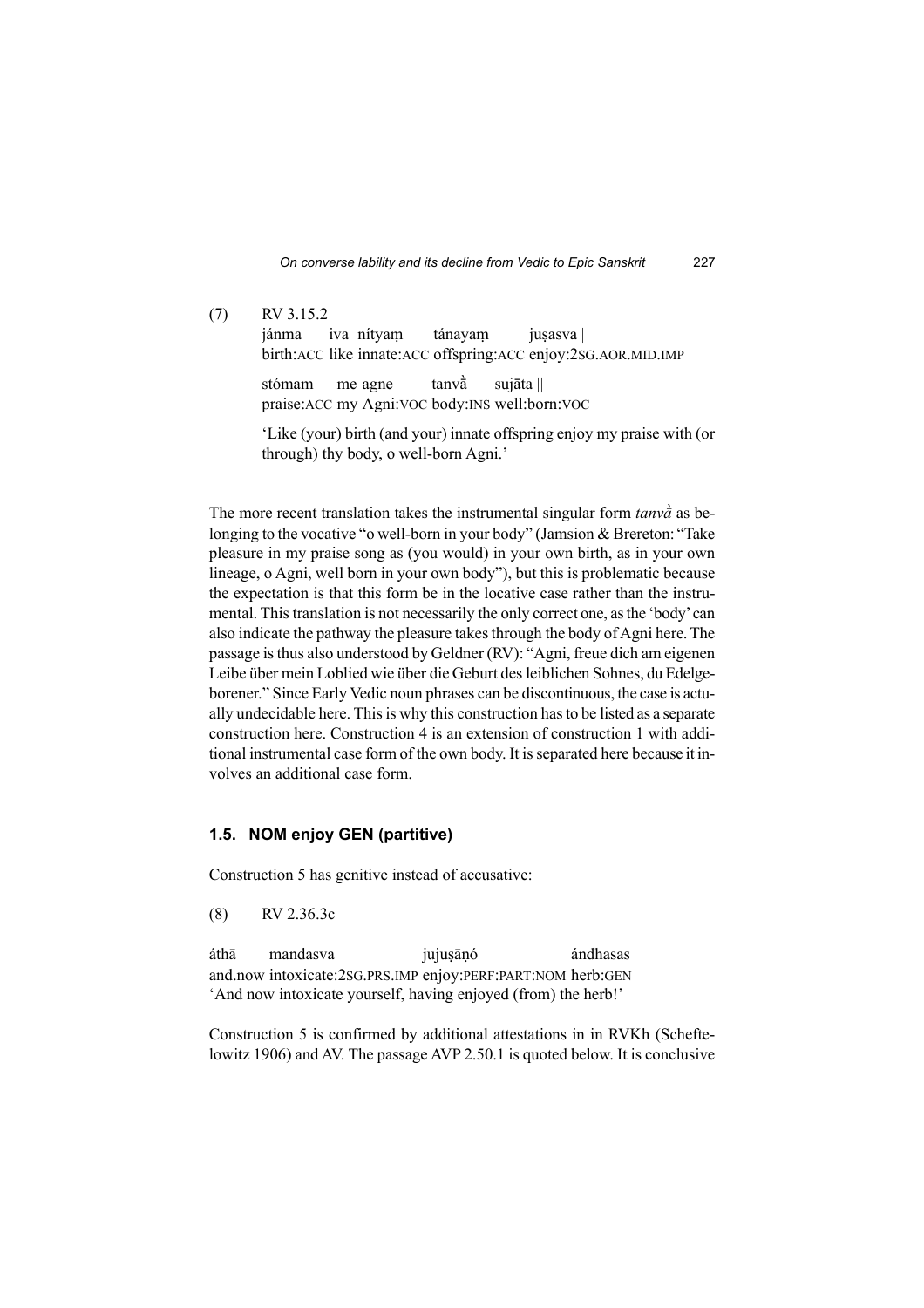that the construction with genitive was in full use by Early and Old Vedic speakers. The following example has no glosses because it is meant as a quotation.

(9) AVP 2.50.1

agniṃ vayaṃ trātāraṃ havāmahe ' ya imaṃ trāyātā asmād yakṣmād asmād āmayataḥ **juṣāṇo** agnir **ājyasya** ' trātā trāyatāṃ svāhā

"Agni rufen wir als Beschützer an, welcher ihn hier beschützen wird vor dieser Auszehrung hier, vor dem, was da weh tut; am Opferschmalz Gefallen findend soll Agni (ihn) als Beschützer beschützen; "svāhā"" (Zehnder 1999: 117, bold type mine).

### **1.6. NOM please LOC**

#### **1.6.1. On RV 10.105.8**

A detailed discussion of construction 6 is important for our purpose here. The following examples confirm that the meaning of *juṣ-* is not necessarily restricted to agentive meaning and can involve a semantically inanimate masculine cause, e.g. *yajña-* m. 'offering'. The issue was mentioned above. Recall that the form *jóṣati* was regarded as a locative singular masculine form of the participle by Oldenberg (1912), but the active participle is not attested elsewhere, and the context of RV 10.105.8c clearly shows that it must be a finite verb form. It corresponds to the active subjunctive form given in example (3) above and confirms that the active forms behave exactly like the middle forms. As illustrated in examples (10) and (11) below, the same behavior holds for the perfect active forms. In other words, there is only a formal, but not a functional, voice distinction found in the paradigm of this verb. I will come back to this interesting matter immediately after the discussion of the example. I will not gloss the active voice of *jóṣati* here because active forms are only found in stems of the thematic type (*jóṣa-*) and in the perfect stem for the prehistorical reasons given below. The following example is given in full. Pāda  $(= half\text{-}verse)$  d has full glossing because it is so outstanding.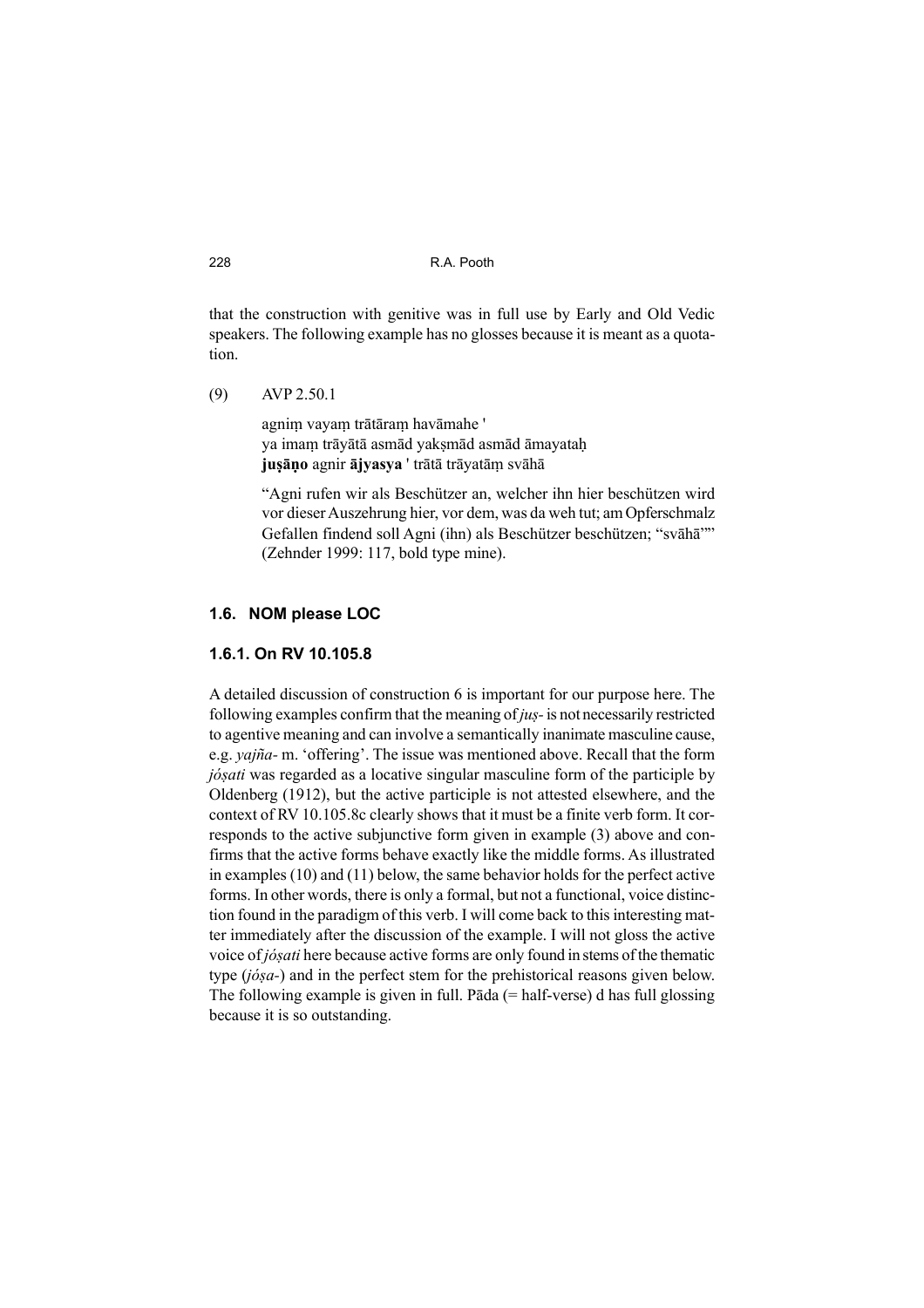(10) RV 10.105.8cd áva no vrjinā́ śiśīhy rçā vanemānrcah | nā́brahmā **yajñá** r̥dhag ́ **jóṣati tvé** ||

Glossing of pāda c:

 ná á-brahmā **yajñás**  NEG PRIVATIVE-brahma:NOM.SG.M sacrifice:NOM.SG.M

**jóṣati tvé** juṣ:3SG.AOR.SUBJ 2SG.LOC

'Grind down the crooked ones from/for us. By verse we want to vanquish the verse-less, (because) without Brahma(s) the offering will not particularly please you.'

Note that *ábrahmā* is the masculine form of the adjective *ábrahman-* 'being without brahma(s)' and agrees with the noun *yajñá-* in gender, case, and number. Contrary to Migron's proposal (1990), the stimulus *yajñás* (= nominative form of the stem *yajñá-*) is neither volitional nor controlling, nor permitting. Therefore, *juṣ-* is not agentive. It is obvious that the 3sg subjunctive active form *jósati* does not mean 'the subject will favour something, or choose sth. (deliberately, willingly)' here. Furthermore, it is a bit difficult to decide on whether the experiencer (sc. Indra) is volitional, controlling, or permitting or not. The translation of RV 10.105.8c *nā́brahmā yajñá ŕ̥dhag jóṣati tvé* as "not without sacred formulations is our individual sacrifice, while you are taking pleasure in it" by Jamison & Brereton (2014: 1568) suffers from two shortcomings. Firstly, the meaning 'enjoy something' typically comes with nominative of experiencer otherwise, as all examples below can confirm. Secondly, their translation of *yajñás ŕ̥dhag* "our individual sacrifice" cannot be the correct translation of the passage because *ŕdhak* is used in the Vedic language only as an adverb or as a predicative adjective with zero copula, with the verb *as-* in the meaning 'to be separate, special' or with *kr*-'to make separate, separated, special'. It has the general meaning 'separate, separately, offside, special, especially, particularly' and is thus always part of the predicate, then combined with a verb form, or modifying a verb form – but it is never used as an attributive adjective modifying a noun. (The quoted passages are from the RV, see Lubotsky 1997; I only translate the parts given in bold type.)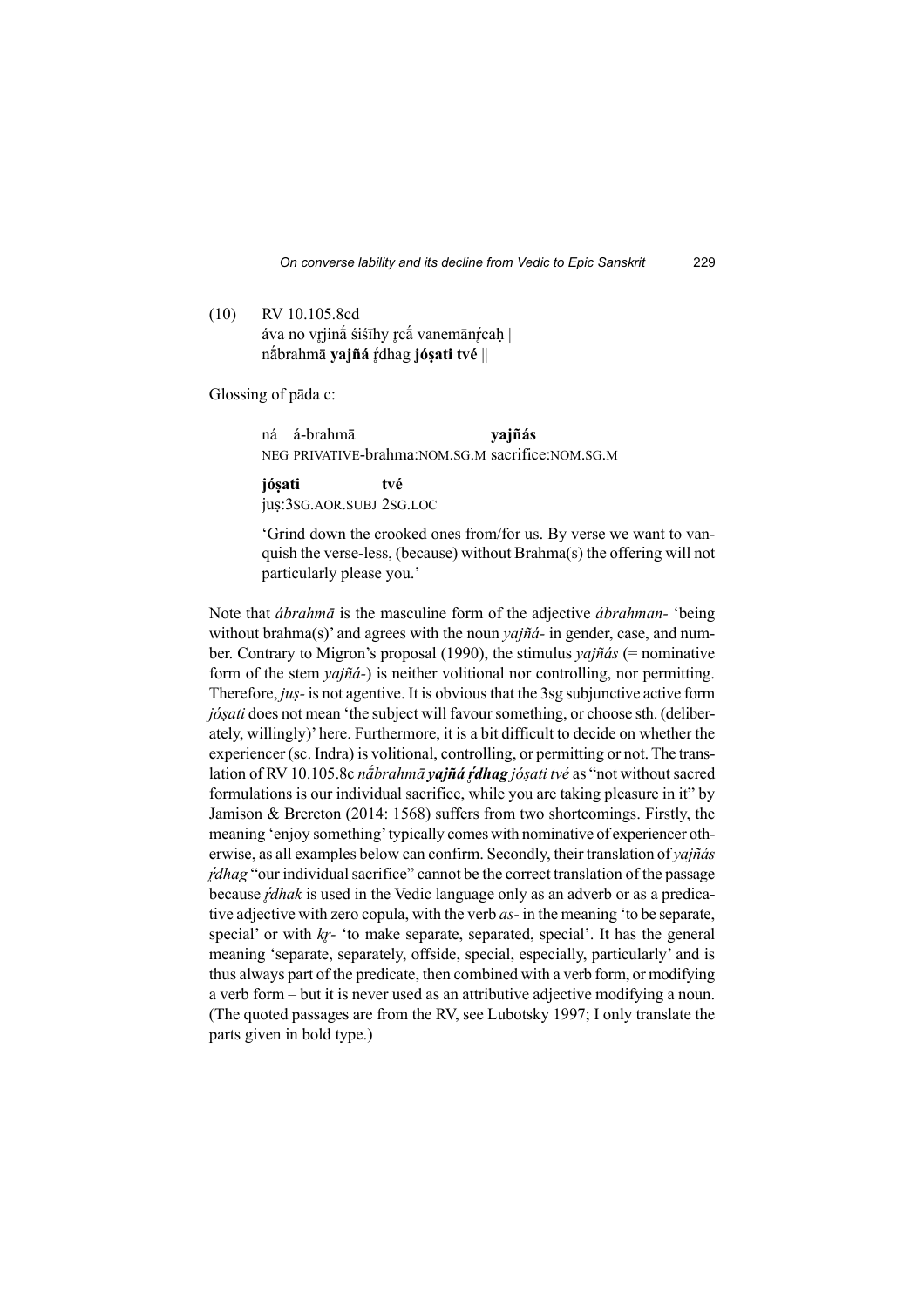- 7.61.3d *ŕ̥dhag yató ánimiṣaṃ rákṣamāṇā* || 'going separately' (adverb)
- 8.18.11c *ŕ̥dhag dvéṣaḥ kr̥ṇuta viśvavedasaḥ* || 'make (2pl) separated!' (with *kr̥ -*)
- 8.101.1a *ŕ̥dhag itthā́ sá mártyaḥ* 'separately' or 'in a special way' (adverb)
- 9.64.30a *ŕ̥dhak soma svastáye* 'separately (sc. unmixed)' (adverb)
- 10.49.7d *<i>i***dhag kr̥ṣe** dā́saṃ kr̥itvyaṃ háthaiḥ || 'I make separated' (with *kr* -)
- 10.79.2a *gúhā śíro níhitam ŕ̥dhag akṣı̄́* 'offside (are) the eyes' (predicative, zero copula)
- 10.93.8d *ŕ̥dhag yajñó ná mā́nuṣaḥ* || 'is special like the offering' (predicative, ditto) $8$
- 10.105.8c *nā́brahmā yajñá ŕ̥dhag jóṣati tvé* || must be an adverb

Therefore, the correct translation of *nā́brahmā yajñá ŕ̥dhag* cannot be 'not without sacred formulations is our individual sacrifice', since *ŕ̥dhak* is not part of the predicate in such a translation. However, Jamison & Brereton (2014: 1567) correctly state that the hymn "appears to be jocular in places". An ironical translation of *ná ... yajñá ŕ̥dhag jóṣati tvé* as 'the offering will not particularly (especially) please you' is much better because it conforms to the jocular style and to the grammatical function of the adverb or predicative adjective.

It is noteworthy that middle forms of the imperfective (usually called "present") stem *juṣá-te* are substituted by active forms *juṣa-ti* in Epic Sanskrit (Monier-Williams 1899: 424; Oberlies 2003: 433):

 "pr. *juṣati* [...], Mbh 3,184.13, 13,27.100 sec. caus. *joṣayati*, Mbh 6,25.26" (Oberlies 2003: 433, bold type mine)

According to the internal chronology of Vedic and Epic Sanskrit, it is the active forms, not the middle forms, that must be seen as younger innovations. These substitutions must be considered as being the final consequence of a general di-

<sup>8</sup> Cf. RV 10.93.8cd *duṣṭáraṃ yásya sā́ma cid* ' *ŕ̥dhag yajñó ná mā́nuṣaḥ* || 'of him whose melody is ever hardly surpassable (sc. of him who does honor), (whose melody is) special like the human offering.' Again, Jamison & Brereton's translation of*ŕ̥dhag* ("of the one whose melody is also difficult to surpass, (whose) separate sacrifice is like (a sacrifice) stemming from Manu" does not match its function as part of the predicate '(is) special'.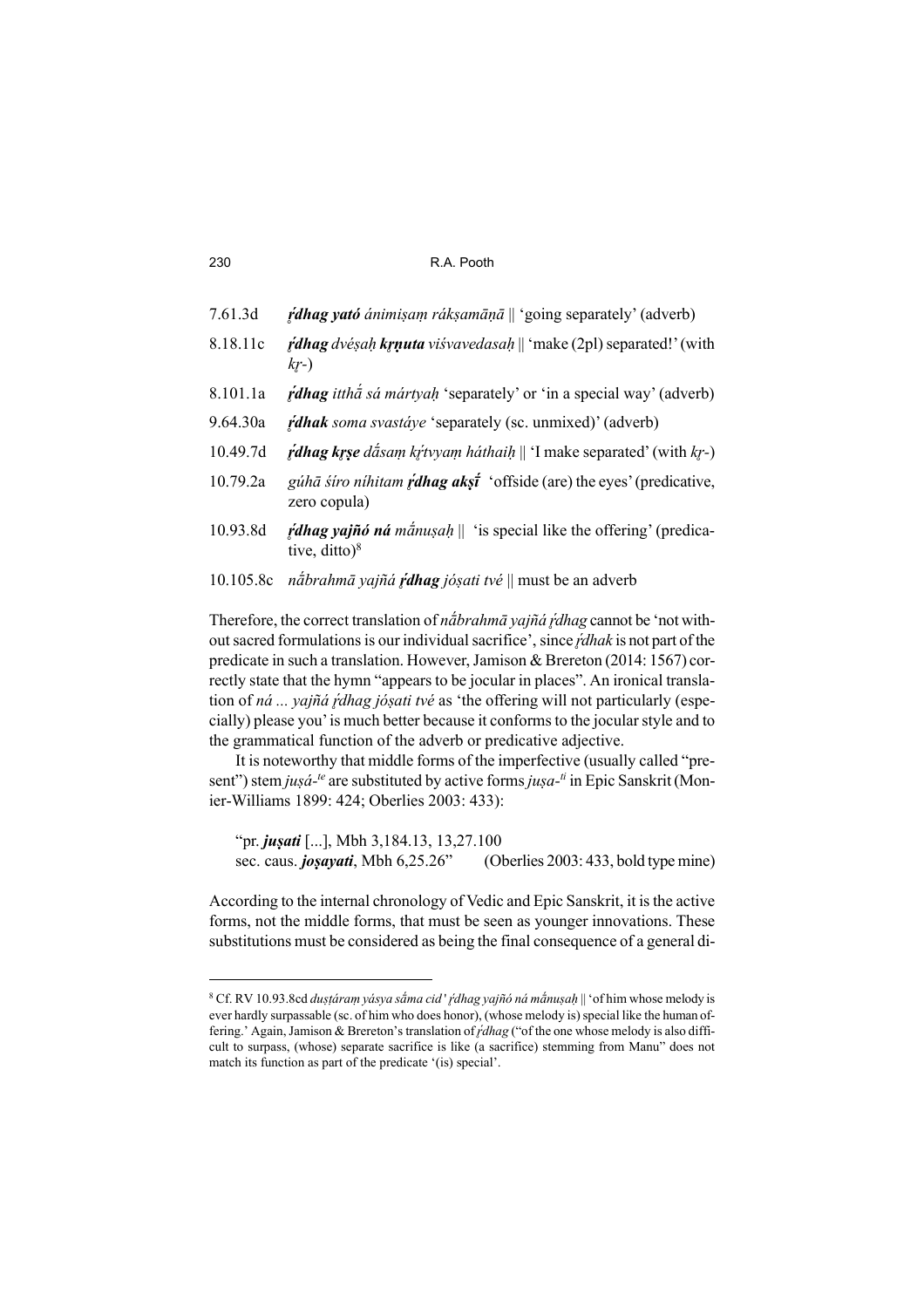achronic development which has recently been termed the "post-Proto-Indo-European great voice shift" (Pooth 2014). The first part or initial step or phase of this "great voice shift" must be dated back to Proto-Indo-European, presumably to the period when it broke apart (its ultimate motivation has been outlined by Pooth et al. 2019). It has been a major finding of internal reconstruction within Indo-European studies that Indo-European singular perfect active forms must go back to Proto-Indo-European "protomiddle" forms (Watkins 1969; Jasanoff 1998, 2003 with further referrences). Such a protomiddle prehistory of the Vedic perfect active forms neatly corresponds to the descriptive fact that the Vedic root aorist stem and the thematic aorist stem are middle/media tantum and thus also go back to "protomiddle" voice forms:

- a. *juṣāṇá-* middle tantum, goes back to a "protomiddle" form
- b. *juṣá-ta* middle tantum, goes back to a "protomiddle" form
- c. *jujóṣ-<sup>a</sup>*perfect active, goes back to a "protomiddle" form
- d. *joṣáya-te* RV middle tantum → new Epic active *joṣayati*
- e. *juṣá-te* Old Vedic middle tantum → new Epic active *juṣati*

These inner-paradigmatic correlations suggest to assume the same "protomiddle" origin for corresponding Early Vedic active forms of the subjunctive stem *jóṣa-ti* and those of the perfect subjunctive stem *jújoṣa-*. It is plausible, if not inner-paradigmatically evident, that we can generalize the given development. Drawing the inference that the remaining stems of the paradigm of *juṣ-* all go back to former "protomiddle" forms is reasonable and sound. This is confirmed by the descriptive fact that there is no functional difference between the 3sg perfect subjunctive middle form *jújoṣate* (RV 9.103.1d) and its corresponding active form *jújoṣati* (RV 8.62.1b), as illustrated below.

(11) RV 9.103.1c

 bhr̥ tíṃ ná bharā matíbhir **jújoṣate** || present:ACC like I shall bear thoughts:INS juṣ:3SG.PERF.SUBJ.MID

'I shall bear (the upraised speech) like a present, along with (my) thoughts. He will (soon) have enjoyed it.'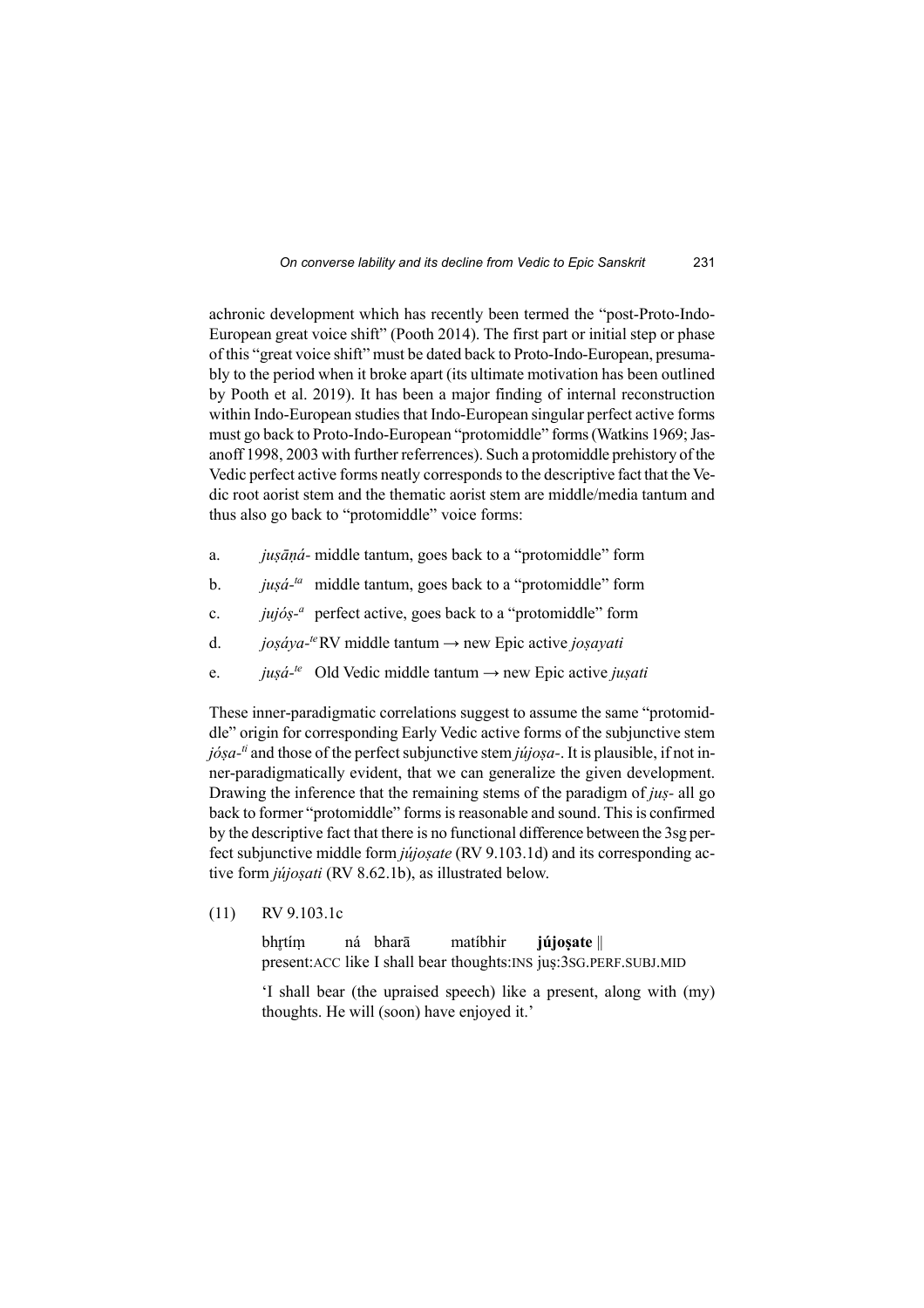(12) RV 8.62.1ab pró asmā úpastutim bháratā yáj forth:now to himpraise.invocation:ACC carry so.that **jújoṣati** | juṣ:3SG.PERF.SUBJ.ACT

'Now carry a praise invocation to him so that he will soon have enjoyed that!'

Within the paradigm of the Early Vedic "perfect subjunctive" stem, *jújosate* can thus be considered an inflectional relic of the archaic overall "protomiddle" voice inflection of this verb, continued as middle voice marking, while the active inflection of *jújosati* should be younger and innovative compared with the middle inflection.<sup>9</sup> This case, among all other cases, can further strengthen the archaic nature of middle inflection within the paradigm of *juṣ-*. Based on what we find from Vedic Sanskrit to Epic Sanskrit, we can draw the inference that the active inflection (*-a-ti*) simply replaced the older middle inflection (*-a-te*) in all the attested active verb forms of this verb in the periods before the Vedic texts, if it not simply continues the old "protomiddle" voice marking (e.g. in the case of the perfect endings). It is thus conclusive that the PIE "great voice shift", even if it already began when PIE broke apart, was still an ongoing morphological process from Vedic (*jusá-<sup>te</sup>*) to Epic Sanskrit (*jusa-<sup>ti</sup>*) – initially beginning with the protomiddle to active shift (or reanalysis, see Pooth 2019a) of the later IE perfect active forms by the time when PIE broke apart, then finally affecting the old middle/media tantum verbs from Vedic to Epic Sanskrit. As mentioned, this shift can be identified as a very general shift tendency from "protomiddle" or middle to active inflection; and the comparative evidence supports the inference that it must have begun quite early in the Proto-Indo-European language in the period before Proto-Anatolian split off or separated from the rest of the Indo-European family. In any case, it is evident that this tendency subsequently continued thoughout Proto-Indo-Iranic and within Early, Old, and Late Vedic, thus ultimately yielding active inflection of *juṣ-* in the Epic Sanskrit period.

It is further possible to draw an inference that is implied in our findings. This will be relevant for Indo-European studies quite generally. It runs as follows: When we encounter active inflection of any given Indo-European cognate

<sup>9</sup> For the original non-tensed anterior-imperfective function of the "perfect subjunctive" (*pīpáya*type) and its "protomiddle" origin see Pooth (2019b).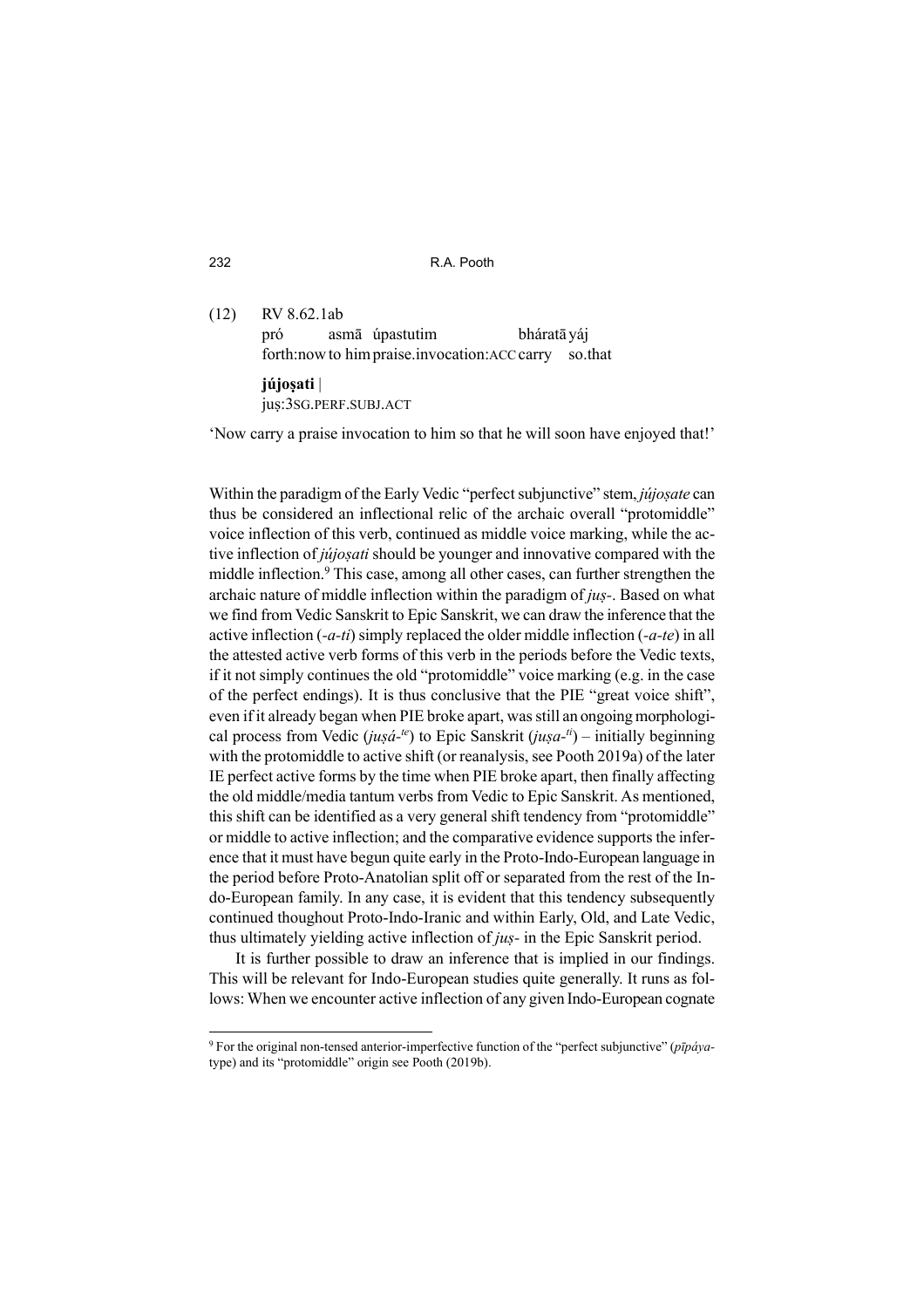of this verb *juṣ-* in a period comparable to the period in between 400 BC and 400 AD, it is possible to generalize the Vedic tendency to other Indo-European branches by assuming that such a substitution happened in other IE branches the same way as it did in the post-Proto-Indo-European to Vedic and Epic Sanskrit period (e.g., we can draw the inference that the Greek active forms γεύω etc. continue previous "protomiddle" forms).10 This general inference is of importance for the etymology of the Indo-European cognates of Vedic *juṣ-,* which only continue the meaning 'to enjoy something' or the similar meaning 'to taste (of) something' etc., whereas the meaning 'to please someone' is not attested. Thus, we can say that the "great voice shift" more generally affected the original Proto-Indo-European lability or polysemy in general by reducing it in other Indo-European branches as well. This general inference is utterly important for the reconstruction of the voice system of Proto-Indo-European. These big questions, however, must remain open questions for thus being solved only in the future (but see Pooth 2014 for a plausible scenario).

#### **1.6.2. Ambiguity with zero**

The meaning of the verb form when arguments are dropped and zero must be inferred from the context and depends on the context. Without knowledge of the context and event frame, one does not have exact knowledge of the meaning difference between 'to enjoy' vs. 'to please'. The context is NOM *víśve devā́so*  and *gíraḥ* in the preceding utterance unit. Their role in the context triggers the interpretation of zero as locative in the following examples.

<sup>&</sup>lt;sup>10</sup> The first anonymous reviewer made the claim that "this sort of reasoning is [...] projecting the Vedic facts […] to PIE without evaluation of the comparative evidence". However, this is not true. In this case, the comparative evidence is evaluated as *lacking significance for the question of whether the Vedic meaning is archaic or not*. It is more reasonable to draw the inference that the Vedic polysemy is archaic than to vote for the opposite because there is no internal evidence for the assumption that the Vedic usage 'to please someone' with locative of experiencer is innovative. The internal evidence rather strengthens the opposite. Comparing the comparative evidence with the internal Vedic evidence, the comparison can be evaluated in the sense that the internal Vedic evidence is more significant. I contend that it is more likely that all other IE languages – except for Vedic – gave up the original converse lability and generalized the meaning 'to enjoy something' or 'to choose, taste someone/something' vel sim. (cf. LIV s.v.).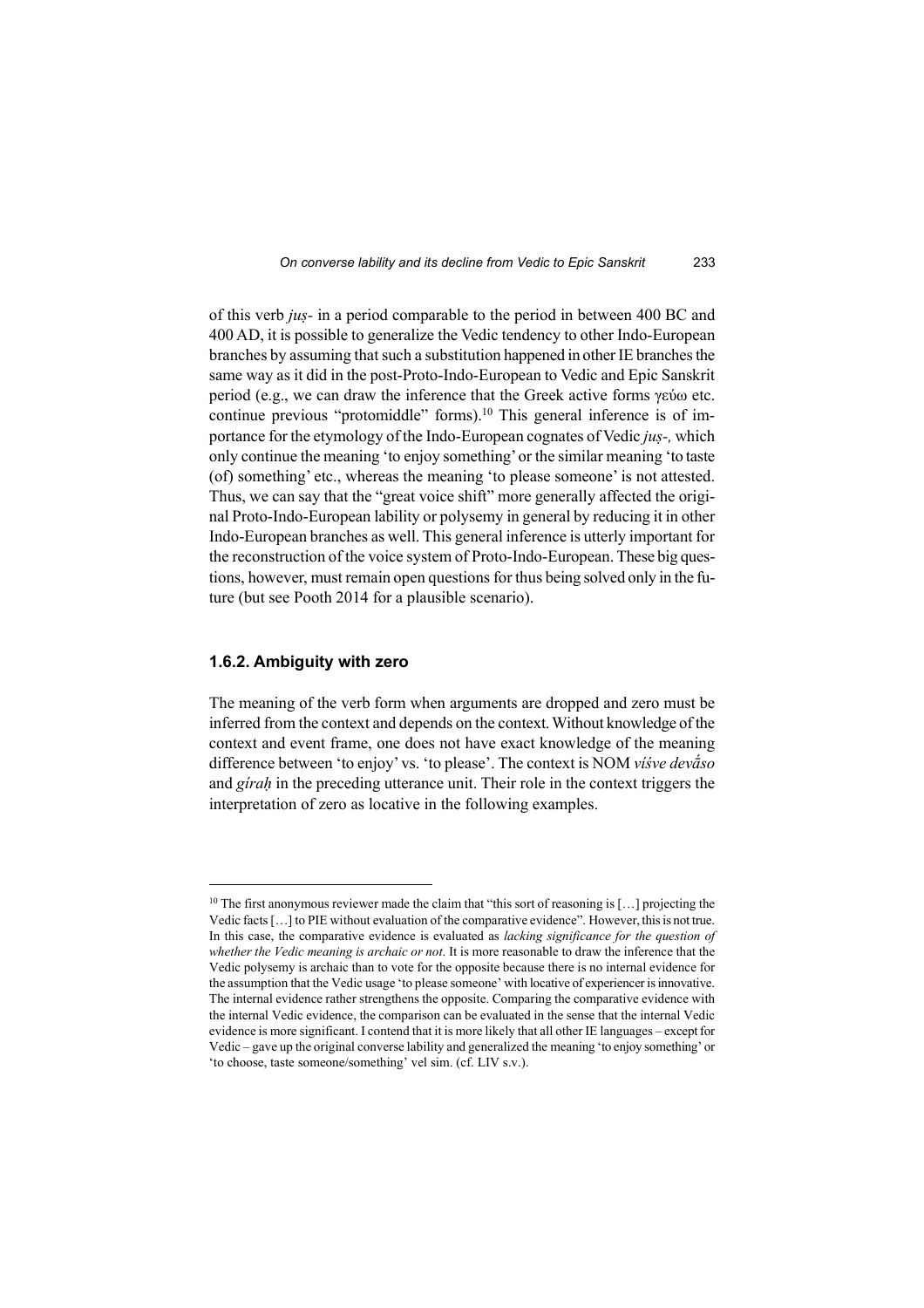(13) RV 8.13.6 with context

stota<sup>̃</sup> vát te vícarsanir atipraśardháyad **gírah** praiser:NOM when for you wandering all-around makes bold songs:ACC

'When the praiser, wandering all-around, makes bold the songs for you …'

vayā iva ánu rohate  $\mathcal{O}_{LOC}$  jusánta yát || branch:NOM like after he grows (you) please:3PL.AOR.MID when

'Like a branch he grows after (you), when they (sc. the songs) please (you).'

(14a) RV 7.61.6abc: this is the context preceding d in (14b) (not glossed)

sám u vāṃ yajñám mahayaṃ námobhir ' huvé vām mitrāvarunā sabā́dhah | prá vām mánmāny rcáse návāni '

'Then I make the sacrifice great for you two by obeisances. I call you two, Mitra and Varuna, bending (my knees) together. Forth to you two new thoughts to chant praise.'

(14b) RV 7.61.6d

krtāni bráhma jujusann  $\mathcal{O}_{\text{LOC}}$  imā́ni || made:NOM brahmas.NOM please:3PL.ACT these.NOM

'These made brahmas have already pleased (you two before<sup>11</sup>).'

Translating this last pāda d with "die hier bereiteten Gedichte sollen sie gern haben" (Kümmel 2000: 201) is problematic. The context in 6ab confirms that it is Mitra and Varuna who are invoked in this hymn. If these two gods were in the nominative case, the number (sc. dual) congruency would have to trigger a 2dual verb form, whereas it is evident that the attested form *jujusan* is a 3pl form. Within such a translation of this verb as "sollen sie gern haben" the subject would have to refer to all the people involved in the offering. This, however, is unlikely in the given context. It is more likely that Mitra and Varuṇa are the experiencing addressees of the Brahmas that were made for them. We can conclude that *kr̥ tā́ni bráhma ... imā́ni* must be rendered nominative plural neuter forms and subject of *jujuṣan*, as also seen like this by Geldner (RV).

<sup>&</sup>lt;sup>11</sup> For the original function of 3pl forms of the *ápīpyan* type see Pooth (2019b).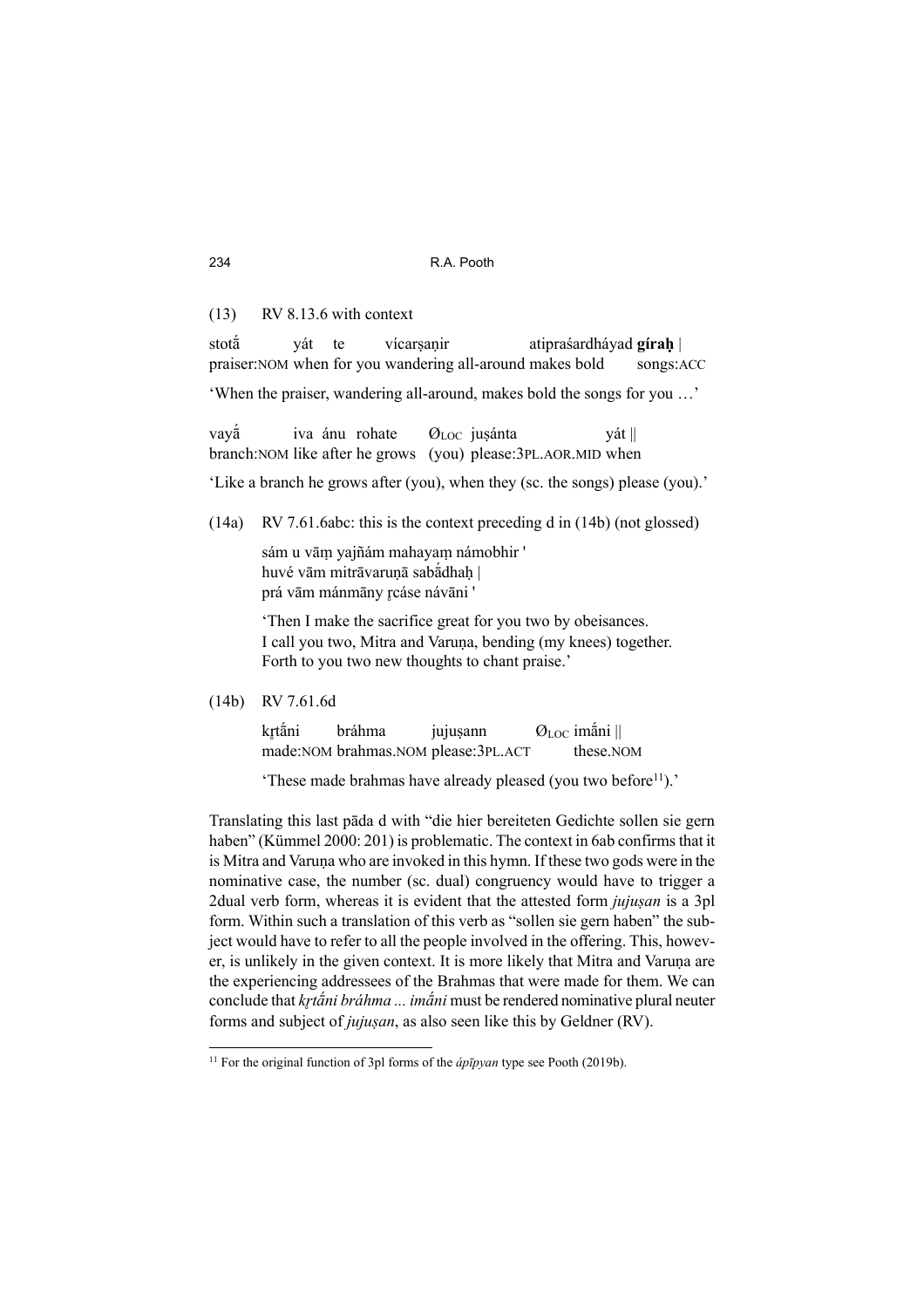#### **1.6.3. The stem** *joṣáya-te* **shows the same behavior**

At this point we can discuss the behavior of the so-called "causative-iterative" stem in Early Vedic that will become relevant in a subsequent section. In the oldest stage, only middle forms of this stem are attested and show the same converse labile behavior. The 2sg subjunctive middle form *joṣáyāse* in the following passage has a "non-causative" meaning 'you shall enjoy (our songs)' (the passage lacks glosses for saving space; *puroḷā́śam* and *gíras* are the relevant ACC forms here):

(15) RV 3.52.3-4

purolā́sam ca no gháso **josáyāse** gíras<sub>ACC</sub> ca nah | vadhūyúr iva yóṣaṇām || purolā́śam̃<sub>ACC</sub> sanaśruta prātahsāvé **juṣasva** nah | índra krátur hí te brhán || 'Our offering cake you shall eat, and you shall enjoy our songs<sub>ACC</sub>, as a bride-seeking man does a maiden. **Enjoy** our offering cake<sub>ACC</sub>, o old-famed, at the Morning Pressing. O Indra, lofty indeed is your resolve.'

Compare the translation given by Jamison & Brereton (2014: 535f.) which is almost identical to mine.

The converse labile counterpart 'to please someone' occurs in construction 6 in the following passage, but the locative is dropped (sc. non-overt) here. This instance of *joṣayete* 'both please (him)' directly follows RV 1.95.5 *siṃhám práti joṣayete* 'both are pleasing/enjoying the lion' with overt accusative. In this context, *bhadrá-* 'auspicious' can be understood as meaning 'satisfying'.

(16) RV 1.95.6a

ubhé bhadré Ø<sub>LOC</sub> **josayete** ná méne both.NOM satisfying (verb) like two co-wives '**Both please** (him) like two satisfying co-wives.'

(17) RV 1.95.5d

pratīcī́ siṃhám práti joṣayete || facing.NOM lion:ACC towards (verb)

'Facing towards the lion, the two are (then finally) pleasing (?)/enjoying him.'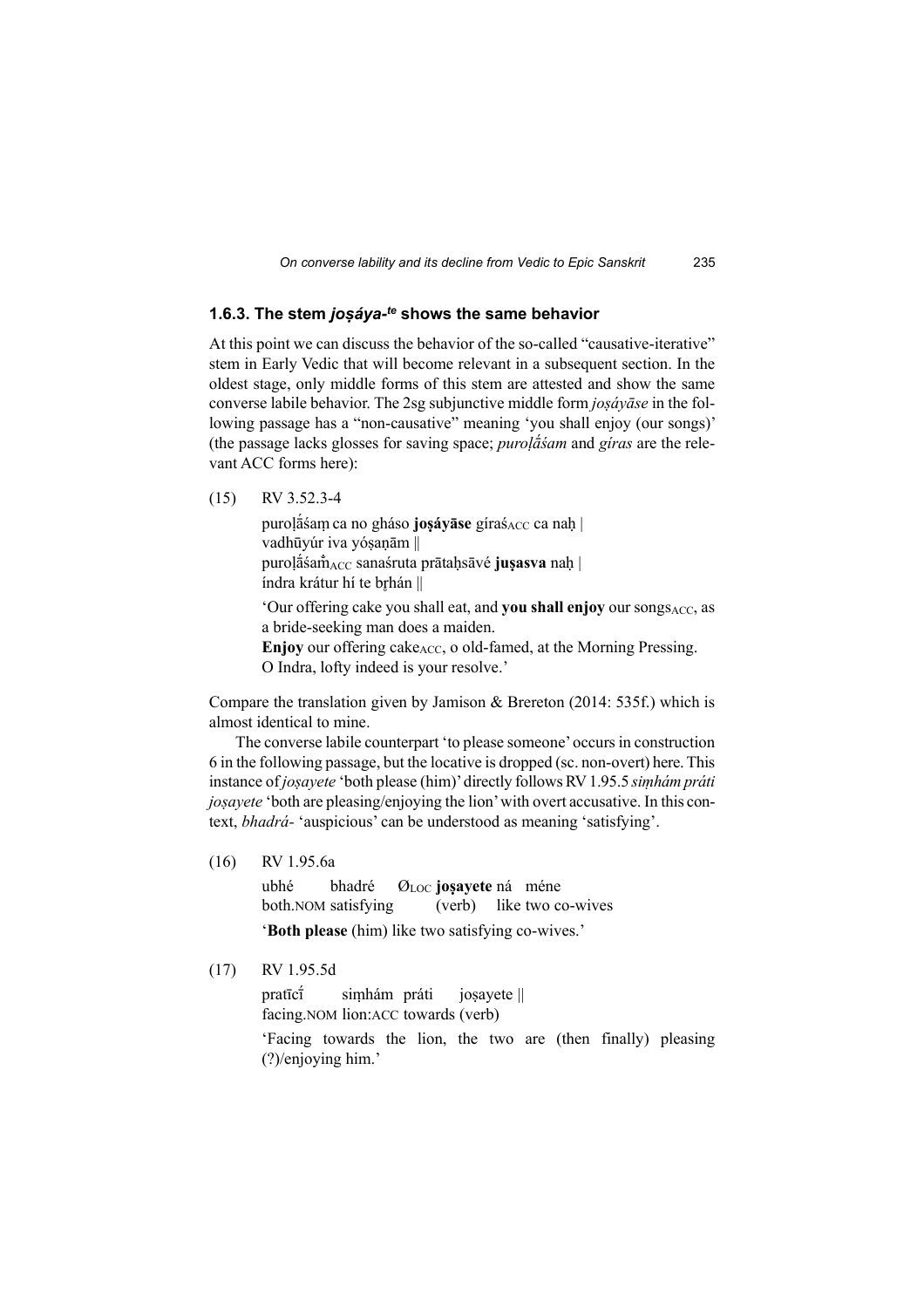The passage is repeated with its context below:

#### (18) RV 1.95.5

āvíṣṭyo vardhate cā́rur āsu jihmānām ūrdhváh svávaśā upásthe | ubhé tváṣṭur bibhyatur jā́yamānāt pratīcī́ siṃhám práti joṣayete ||

'The beloved one (sc. Agni), manifest, grows strong among them (sc. the two fire-sticks and likewise the two world-halves, see Jamison & Brereton ad loc.);

in the lap of the aslant (is) upright the self-glorious one.

Both (world-halves and fire-sticks) are afraid of him, the one being born of Tvastar.

Facing towards the lion, the two are (then finally) pleasing (?)/enjoying him. $12$ 

The context around RV 1.95.6 indicates that *joṣayete* must be translated as 'the two (i.e. the two fire sticks and the two world-halves, heaven and earth) please him (= the fire-god) like two pleasant co-wives (please a man)'. Gotō's (1988) translation "die beiden lassen sich gegenseitig genießen, wie zwei glückliche, Kebse und Partner (?)" is close to incomprehensible in this context. Such a translation blurs the understanding of the kindling of Agni that is described by this hymn: In the beginning of the hymn, it we hear that the two *vírūpe* ('the two worlds, i.e. heaven and earth, day and night') attend upon Agni, the firegod, when he is kindled, and Agni is the main topic of the hymn, who is then faced by the two world-halves. He is the one referred to by the accusative 'lion' in RV 1.95.5d. Therefore, Agni must be the experiencer in RV 1.95.6a and a causative-reciprocal meaning does not make contextual sense.

The given minimal pair can thus correspond to the other minimal pairs by showing the same the non-directional semantic behavior. The given passages confirm the converse lability of *joṣáya-te*. In Early Vedic, the middle tantum stem *joṣáya-te* is thus **not a causative** stem, but a simple labile imperfective

 $12$  The reading 'the two are enjoying him' cannot be excluded and even makes sense here. The hymn seems to describe how the two fire-sticks and the two world-halves are reacting on the presence of the fire (sc. Agni, the lion). In the beginning, they are afraid of the fire because of its negative and dangerous properties, but then they finally *enjoy* it because of its positive properties.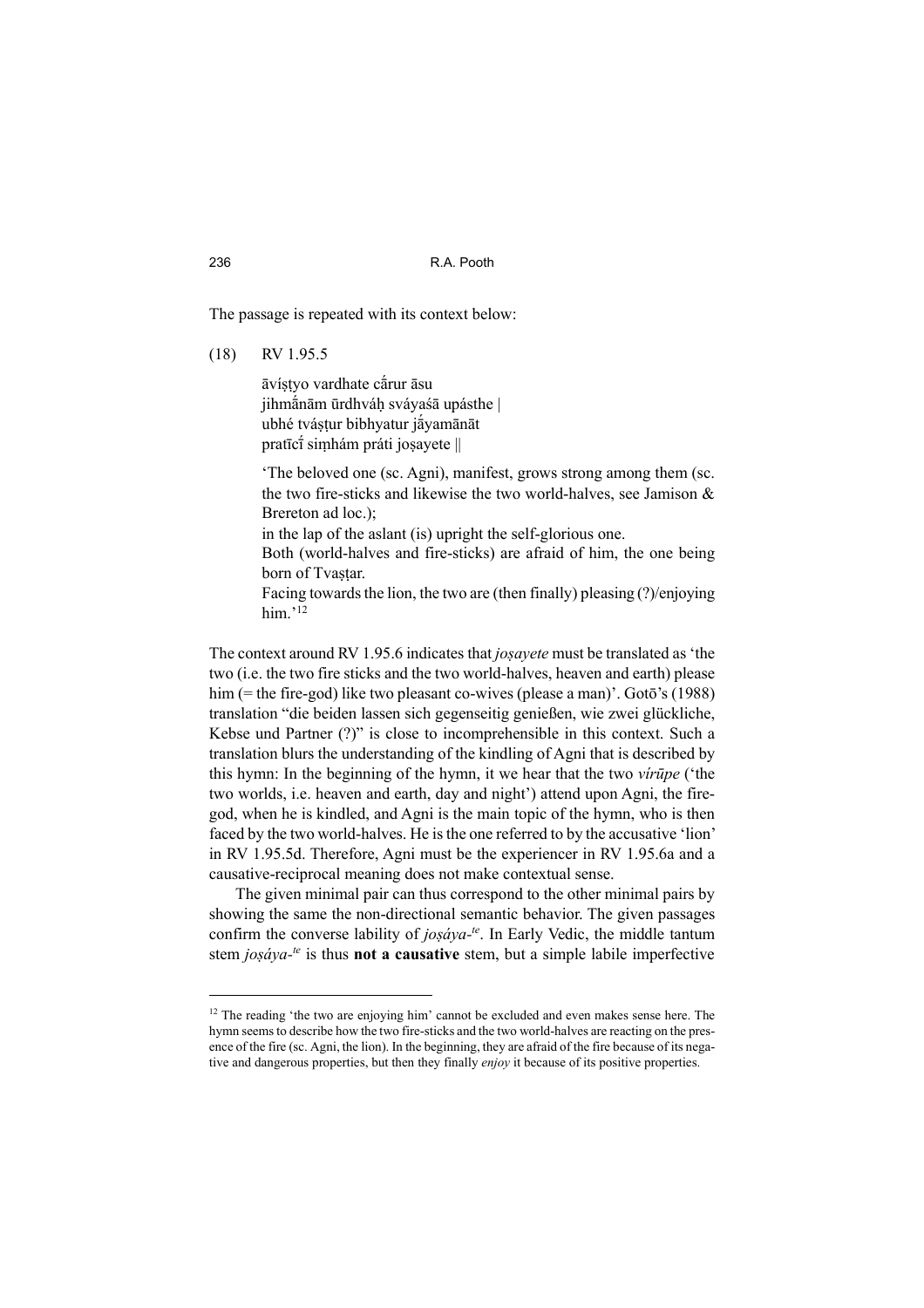("present") stem. We will see later that this is very different from the younger period of the Sanskrit language.

#### **1.7. NOM pleased by INS**

The following construction 7 is a passive-like middle construction with instrumental case marking of the instrument role:

#### (19) RV 10.6.4a with context b

śūsébhir vrdhó iusānó arkaír sounds:INS grown.strong:PART:NOM PART:NOM songs:INS 'The one grown strong by the sounds, pleased (made enjoy) with (= by help of) the songs …'

 devā́m̐ áchā raghupátvā jigāti | '… to the gods quickly flying he goes.'

This construction 7 confirms that the middle participle *jusāna*- is polysemous:<sup>13</sup> it can generally have a non-passive-like meaning 'enjoying something or someone' (agentive or not) and a passive-like meaning '(being) pleased by something or someone' depending on the context and on the given construction; compare example (8) above. This construction is also found in AVP 1.92.1 (AVP only). I am indebted to Thomas Zehnder, who made an unpublished preliminary text, translation and commentary of AVP 1 available for me. This passage confirms the Early and Old Vedic linguistic reality of the mentioned polysemy. Again, it is meant to be a quotation:

| AVP 1.92.1                      |                     |
|---------------------------------|---------------------|
| āganmemām samitim viśvarūpām '  |                     |
| yasyām pūrvam avadad deva ekah  | $[11-11$ syllables] |
| sā nah sūktair jujusāņā samīcy' |                     |
| asmān vrņītām sumanasyamānā     | $[11-11$ syllables] |
|                                 |                     |

<sup>13</sup> The middle participle *juṣāṇá-* is likely to mean 'since you are pleased/when being pleased' in RV 5.75.3abcd *á no ratnāni bíbhratātv ' áśvinā gachatam yuvám | rúdrā híraṇyavartanī ' juṣāṇā́ vājinīvasū '* … "Bringing treasures to us, Aśvins, come here, both of you, o Rudras with golden tracks, whose goods are prizewinners, since you are pleased" (Jamison & Brereton), although the meanings 'pleasing (us)', 'being enjoyable (for us)' or even 'when being enjoyed (by us)' cannot be excluded.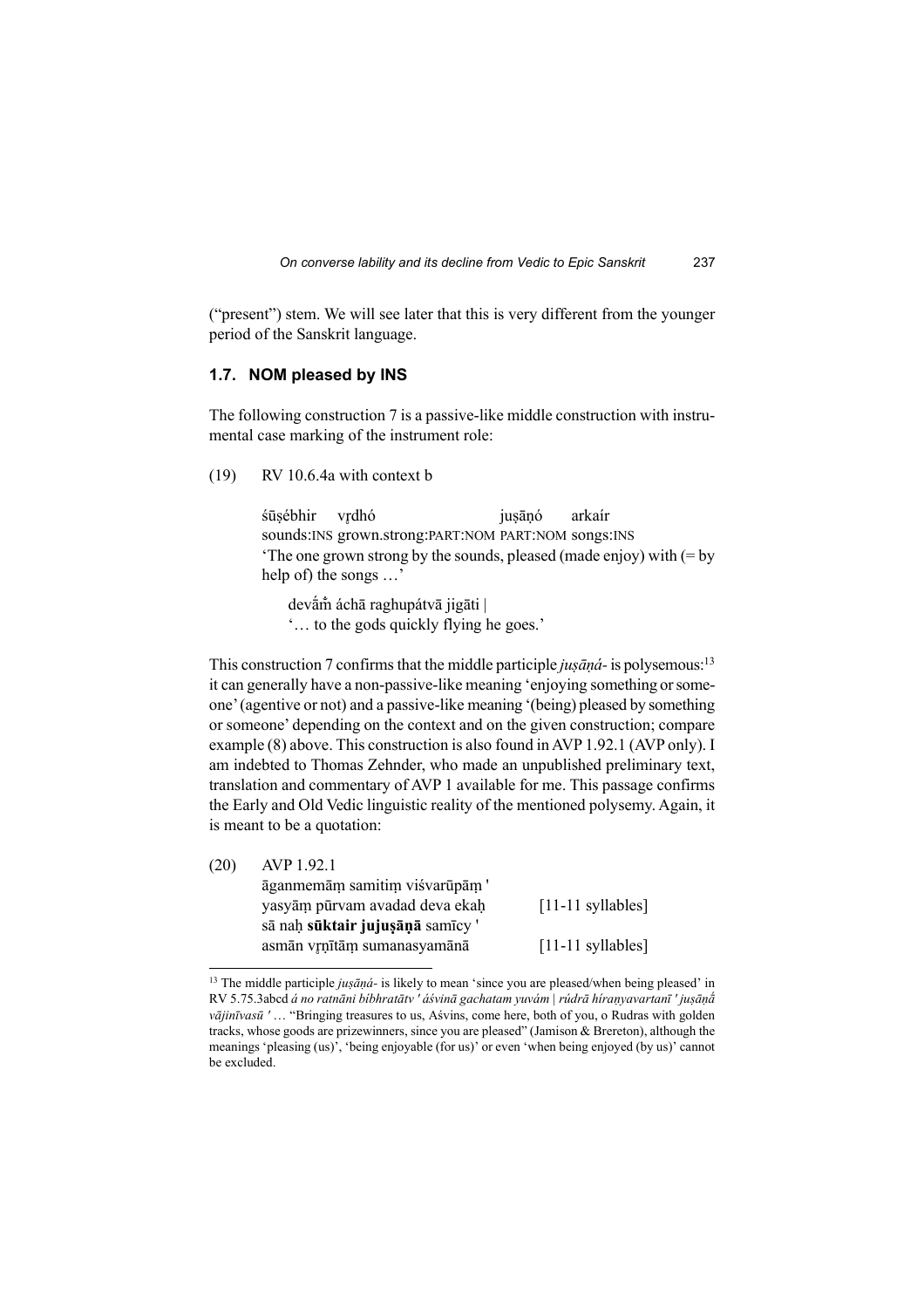'We have come to this omniform meeting, in which earlier spoke the one god. This (*samiti-*, meeting) – **having been pleased/delighted** by our hymns – is in concord. It is us that the two (gods, sc. Mitra & Varuṇa) please want to choose/ would choose when being well-minded.'

Notice that *vr̥ ṇītām* (AVP 1.92.1d) and *avr̥ ṇītam* (RV 1.180.4b) are dual forms with irregular active personal endings. They belong to a paradigm that is otherwise fully middle. Independent evidence for a shift from middle to active function of endings is thus provided by 2dual and 3dual "active" endings in *a-vrn*<sup> $=$ </sup> *tam*, 3dual *vrnī-tām*, and likewise *jánis-tām* (RV 10.46.9) because these stems are otherwise middle/media tantum. The 3dual *-tām* in *adhītām* (RV 10.4.6) might even be a relic of its middle function (Pooth 2011: 477f.). The protomiddle to active shift is the best explanation for such mysterious asymmetries (Pooth 2011). The otherwise active (and thus "neoactive") endings 2du *-tam* and 3du *-tām* thus reveal their "protomiddle" origin. Such forms are more pieces of evidence for the "great protomiddle to active voice shift", as outlined by Pooth (2011, 2019a) and Pooth et al. (2019).

### **1.8. NOM please & supply ACC with INS**

An instance of construction 8 is found at AVŚ 3.15.2. The instrumental case forms *páyasā ghr̥ téna* indicate two substances that are transferred and dislocated. They indicate the theme role.

(21) AVŚ 3.15.2c té mā jusantām páyasā ghrténa they.NOM 1SG.ACC juṣ:3PL:IMP milk:INS ghee:INS 'Let them (sc. these roads) please (and supply) me with milk and ghee!'

Whitney translates AVŚ 3.15.2 differently as "let them enjoy me with milk, with ghee". But notice his commentary: "The comm. ... **renders** *juṣantām* **in c by**  *sevantām***, as if it were causative**" (bold emphasis mine). Taking the commentary seriously here suggests that this verb form has a meaning in between 'to make someone pleased with something' and 'to attend upon somebody'. The commentary thus speaks in favour of a recipient-implementing or goal-imple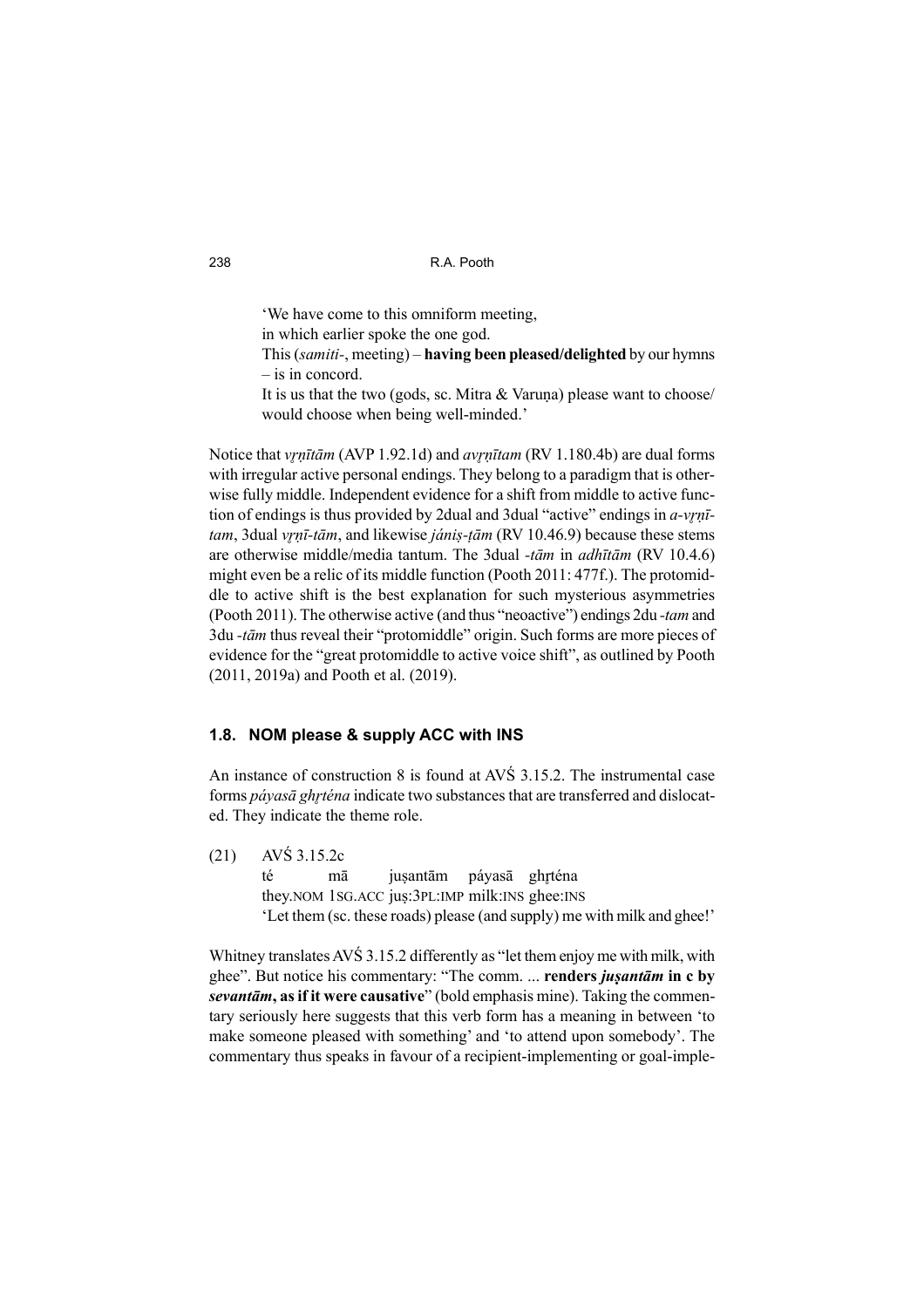menting component 'to please someone by providing him (recipient or goal) with something (INS)'. Therefore, the verb's subject 'they' ('these roads') contains a role that is both stimulus and donator (sc. giver) here. The nominative case indicates the agent-donator, i.e., the one that transfers or indirectly provides a recipient with the theme by 'making him pleased by providing him with something'. In German, one could understand what is going on here by maybe using an (otherwise ungrammatical) ad hoc applicative derivative *jemanden mit etwas befreuen* (with applicative prefix *be-*). The overall meaning in this construction is thus similar to a recipient-implementing applicative construction without actually being a derived applicative construction. Compare the Vedic two patterns of many transitive verbs:

(22a) RV 8.98.9 (excerpt)

 yuñjánti hárī ... ráthe yoke:3PL.PRS.IND.ACT fallow:ACC ... chariot:LOC

'they yoke two fallow horses to the chariot (LOC of goal)'

(22b) RV 7.23.3 (excerpt)

 yujé rátham ... háribhyām yoking:DAT chariot:ACC ... fallow:INS

'for yoking the chariot ... with two fallow horses'

#### **1.9. NOM please & supply ACC**

Construction 9 is construction 8 without instrumental  $(INS).<sup>14</sup> An instance of it$ is at AVP 1.106.3b. Note that *varṣās* (*varṣá-* m. 'raining, rain') must be a nominative plural form (of a masculine *a-*stem), as indicated by the adjective *madhumantas* (*mádhumat-*), which should be nominative plural (masculine). The conjecture was made by Renou (Zehnder, manuscript). The manuscripts Ja1, Ma1, Vā, K correspond by showing *madhumanta* (I owe this commentary to Thomas Zehnder, manuscript).

<sup>&</sup>lt;sup>14</sup> To be clear, I am not saying that construction 9 is innovative with respect to construction 8 (this was a question of the first anonymous reviewer).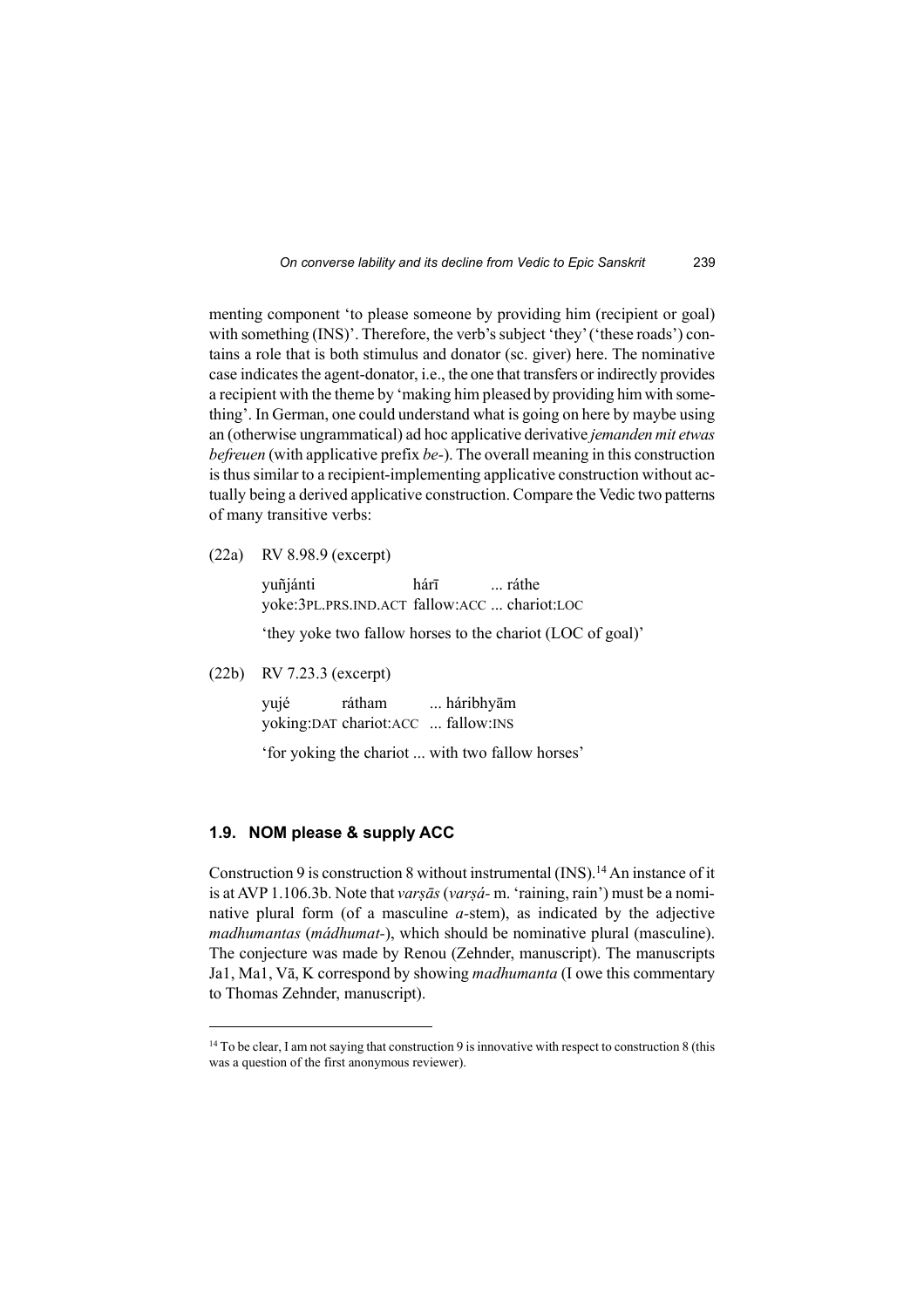(23) AVP 1.106.3ab

vasanto grīṣmo <sup>+</sup>madhumanto varṣāḥ ' śaraddhemanta 'Spring, summer, the ones full of sweetness, rains, harvest-time, winter:'

 r̥ tavo no **juṣantām** | [11-11 syllables] seasons:NOM us:ACC jus:3PL.IMP.MID 'the seasons **shall please** us!'

The linguistic reality of the meaning 'they (sc. the seasons) shall please us' (but not 'they shall enjoy us') and the experiencer and beneficiary role of the pronominal clitic *nas* 'us' is confirmed by the corresponding meaning 'they shall set us in welfare' in AVŚ 6.55.2b, where *nas* is likewise experiencer and beneficiary. Notice that *su-ité* is a purposive dative form of *su-ití-* 'well-going'. Whitney's (AV, page 322) translation: "Hot season, winter, cool season, spring, autumn, rains – do ye set us in welfare (*svitá-*)."

(24) AVŚ 6.55.2ab grīsmó hemantáh śíśiro vasantáh śarád varsāh svité no dadhāta | 'Summer, freezy winter, spring, autumn, (and) the rains shall set us to (= provide us with) well-going!'

For the construction *svité nas dadhāta* see Selva (2014). Another difficult passage is the following. Notably, Whitney (commentary) expects rather a 2sg imperative form of the Classical Sanskrit causative present *joṣaya-* here. In order to save space, I leave away the glossing here as well; the relevant forms are given in bold type.

(25) AVŚ 18.3.4 prajānaty àghnye jīvalokáṃ devā́nāṃ pánthām anusaṃcárantī | ayáṃ te gópatis **táṃ juṣasva** svargáṃ lokám ádhi rohayainam ||

Whitney's translation is: "Foreknowing, O inviolable one, the world of the living, moving together [with him] upon the road of the gods – this is thy herdsman (*gópati*); enjoy him; make him ascend to the heavenly (*svargá*) world." In his commentary, he says that there "is no difficulty in understanding this of the *anustaraṇī* cow, with the *sūtras* and commentaries, although we should expect rather *pitr̥ lokám* in a **and** *joṣaya* **in c**" (Whitney 849, emphasis mine). According to Whitney (referring to Kauśīka Sūtra 81.25), the dead man's face was cov-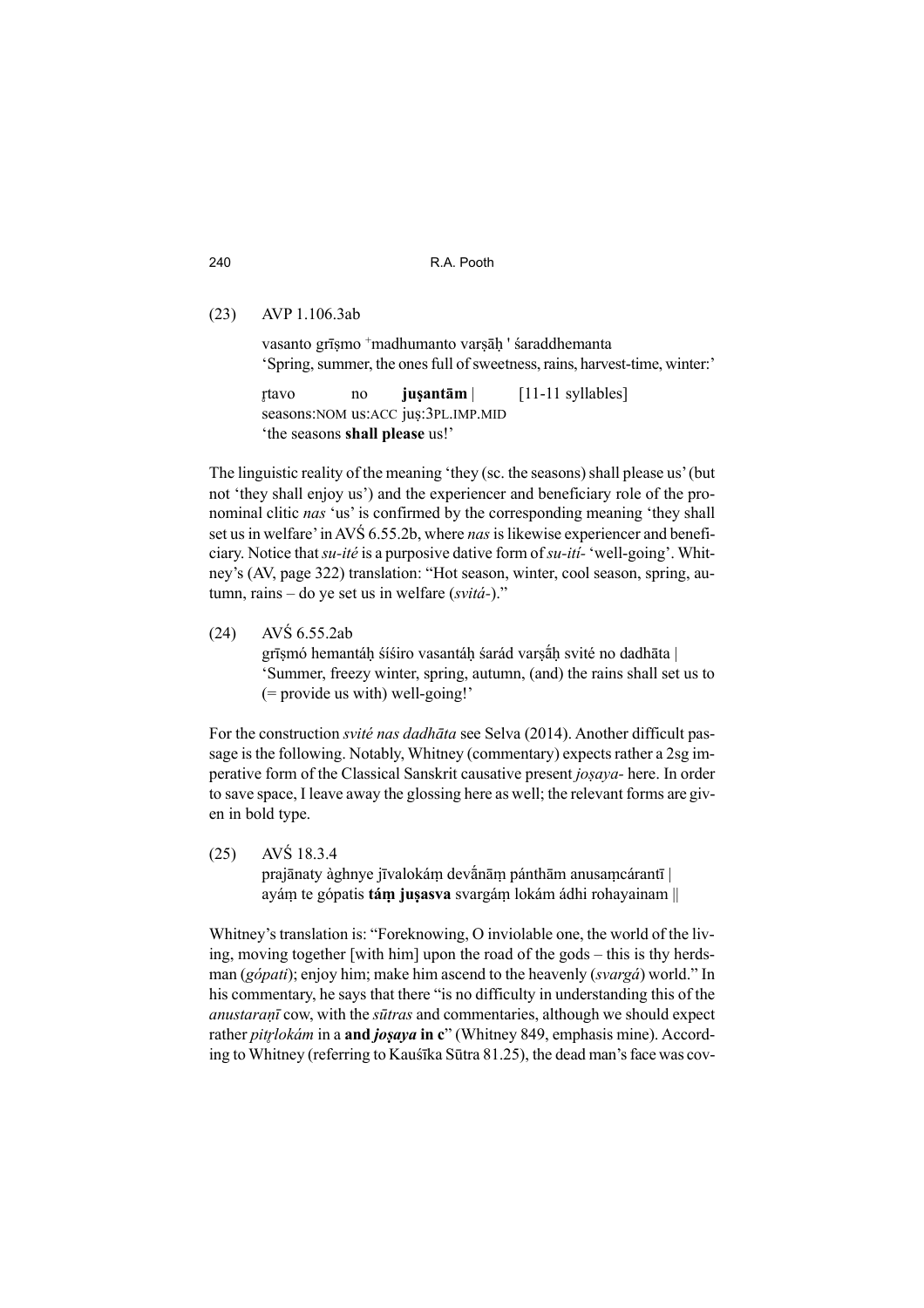ered with the omentum of the *anustaraṇī* cow on the pile and the omentum was to be pierced with seven holes. It is clearly the cow that is addressed here by *ayáṃ te gópatis* 'this is thy herdsman'. In the funeral hymns of the AV, however, this is a metaphor for the widow, which is also called Yuvati in the passages before (AVP 18.69.1 = AVS 18.3.3). There is a 2sg causative present imperative active *rohaya* 'make (him) ascend (i.e. the dead man)'. It is thus possible that this passage must be translated as 'please him (sc. the dead person)' rather than 'enjoy him'. According to Bhattacharya's AVP edition (Bhattacharya 2011), the two parallel passages run as follows: AVP 18.69.2 *prajānanty aghnye jīvalokaṃ bhavanti* (form unclear) ' *devānāṃ panthām anusaṃcarantī | eṣa te gopatis taṃ juṣasva* ' *svargaṃ lokam adhi rohayainam* and AVŚ 18.3.4 *prajānaty àghnye jīvalokáṃ* ' *devā́nāṃ pánthām anusaṃcárantī | ayáṃ te gópatis táṃ juṣasva* ' *svargáṃ lokám ádhi rohayainam* ||.

Construction 9 with NOM of stimulus and ACC of experiencer is a partial mirror-image of construction 1 with NOM of experiencer and ACC of stimulus, although construction 9 has an ACC that encodes the experiencer **and** recipient role, whereas construction 1 only has an ACC that indicates the experiencer role.

#### **1.10. NOM is given to ACCi with pleasing ACC<sup>i</sup>**

Taking the last two constructions as being linguistically real in Old Vedic (and, as I believe, also in Early Vedic) can help to understand the final construction 10, which is otherwise identical with construction 8, but lack the instrumental case. In AVP 5.14.8b, a 3sg imperfective present indicative middle form *juṣate* is attested in a rather difficult context. This passage seems to belong to the oldest part of the Atharvaveda. Cf. Witzel (1997: 280): "Content and structure of AV and PS led to the assumption that AVŚ 1-5 / PS 1-15 are the oldest part of the collection".

(26) AVP 5.14.8 (AVP only)

dvayā devā upa no yajñam āgur ' 'The gods of two kinds have come to our sacrifice …'

 yān odano juṣate REL:ACC gruel:NOM juṣ:3SG.PRS:IND:MID

'… to whom (RELativizer) the gruel is given & who are thus pleased / whom the gruel pleases …'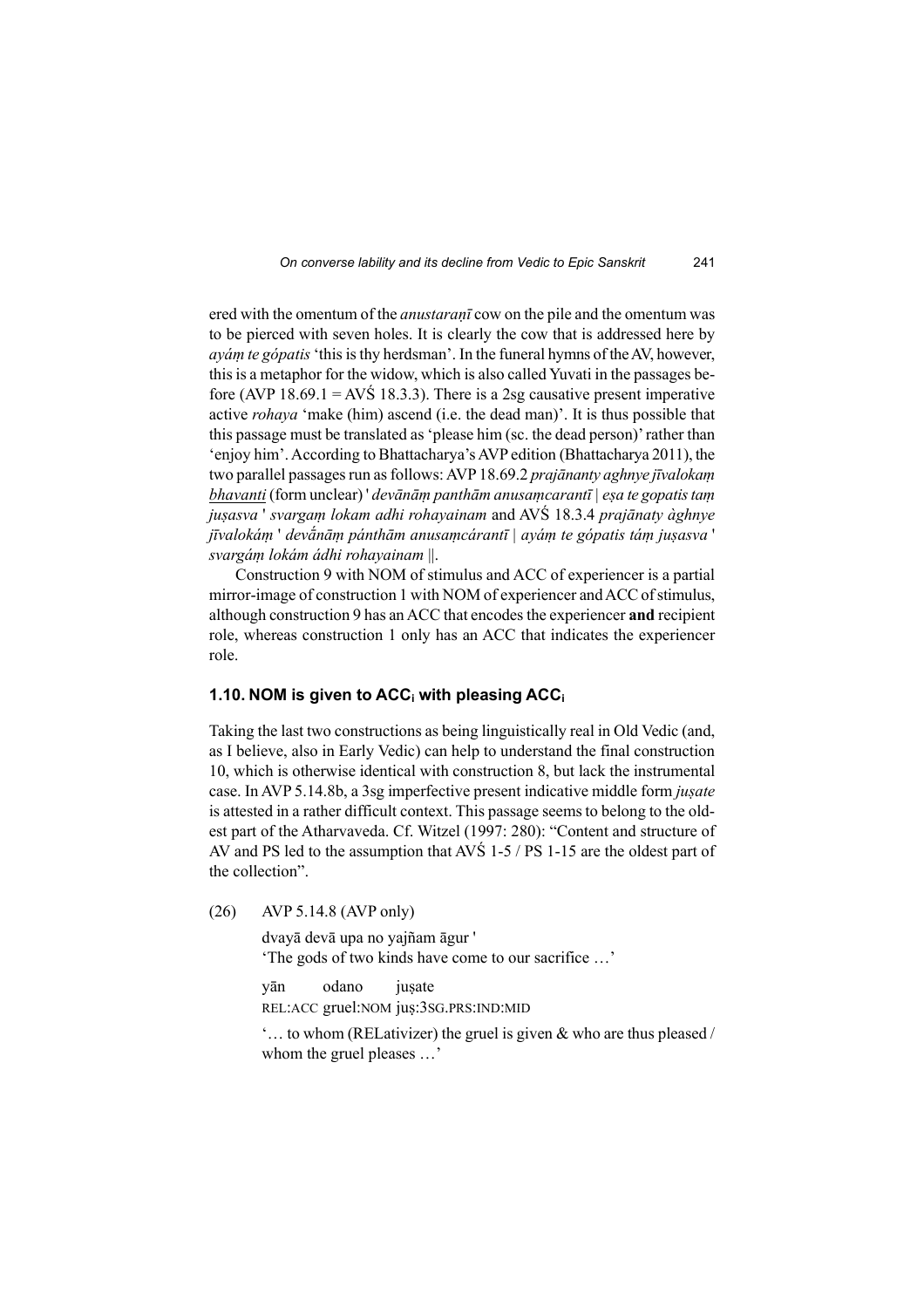The subsequent context:

yāmś ca prstah |

'and to whom (the gruel is given) as the one that is (or was) asked for.'

ādityā aṅgirasah svargam imam prāśnantv r̥tubhir nisadya || 'Let the Ādityas and Aṅgirases eat this heavenly (gruel), after they have taken place in accordance with the seasons.'

The passage has been translated as follows: "The gods of two kinds, about whom the gruel is pleased and by whom it is sought for, have come to our sacrifice: Let Ādityas and Aṅgirases eat this heavenly [gruel], after they have taken place in accordance with the seasons." (Lubotsky 2002). Notice Lubotsky's commentary: "For *odana- svarga-* cf. AVŚ 4.34.8 *imám odanáṃ ní dadhe brāhmaṇéṣu viṣṭāríṇaṃ lokajítaṃ svargám*." But the translation of *yān odano jusate* as "about whom the gruel is pleased" is less comprehensible in my view. As indicated by the context, the accusative plural masculine form *yān* is coreferential with the nominative plural masculine subject *dvayās devās* 'gods of two kinds' (i.e. *ādityās* and *aṅgirasas*). Besides the accusative, there is a nominative singular masculine subject *odanas* 'rice-gruel, gruel'. This must designate the stimulus (for the gods) because it is by far more natural in Vedic mythology to understand that the rice-gruel is offered to the gods, whereas gods are never offered to the rice-gruel (this is self-speaking). The accusative should thus be rendered a goal accusative, and it is likely to be a recipient accusative as well. It may also simply be translated by 'whom the gruel pleases', as an instance of construction 8 with accusative of experiencer (and presumably recipient). Construction 10 thus corresponds to construction 8 except that the latter has the instrumental case. The role encoded by the instrumental case, which indicates the transferred substance and dislocated theme in construction 8, corresponds to the nominative case of construction 10. This, of course, is simple middle syntax. Other Early and Old Vedic middle forms clearly confirm that the nominative case within a construction with middle verb form is not fixed to the agent role, but can also indicate the dislocated theme role without any morphological changes.

#### **1.11. Frequency**

When we straightforwardly compare the frequency of all the given constructions, we find that construction 1 with NOM of experiencer and ACC of stimu-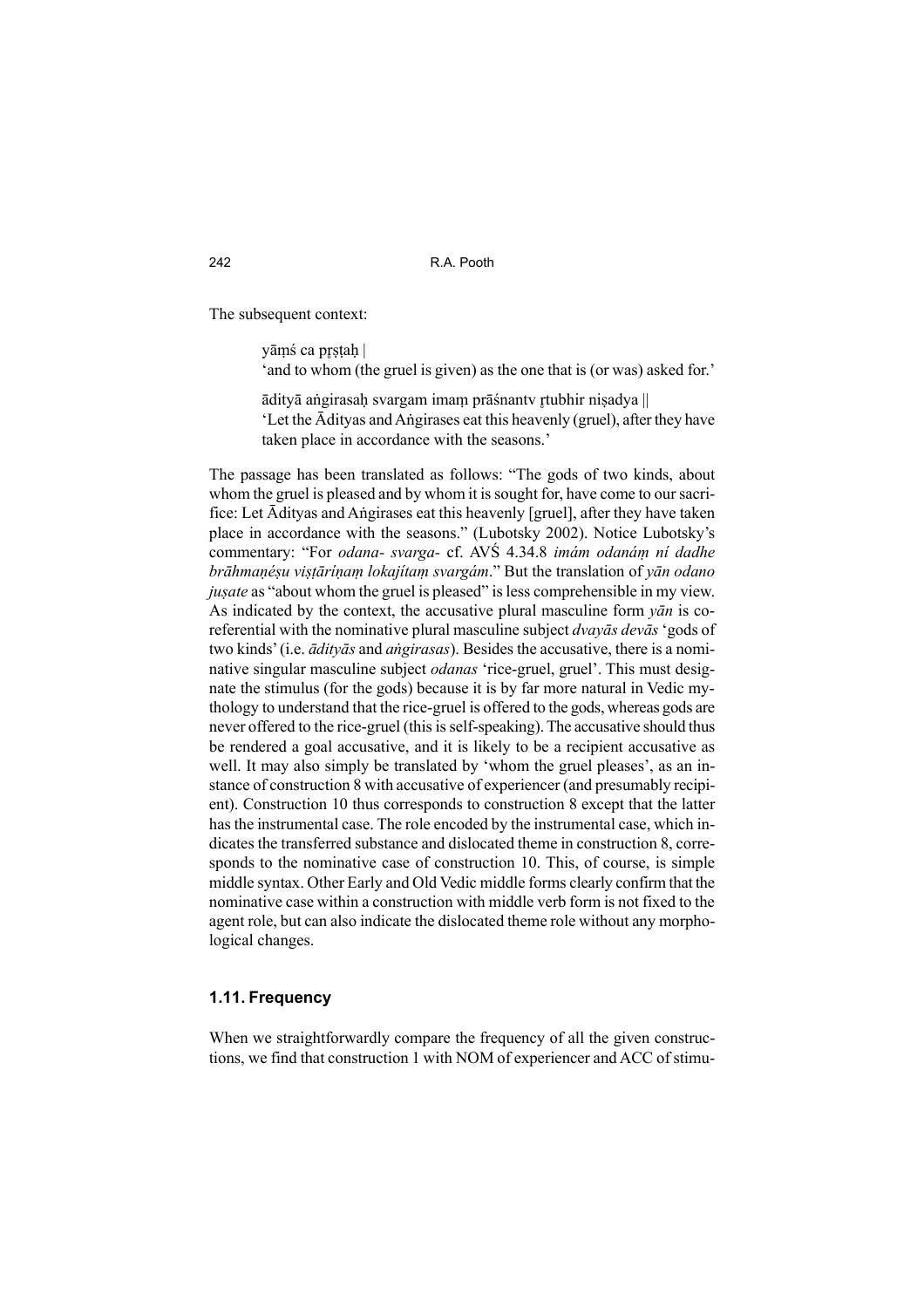lus is by far the construction that is most frequently attested in the Early to Late Vedic texts, whereas construction 6 with LOC of experiencer and NOM of stimulus is actually attested, but only minimally and sporadically. It is conclusive that this construction is unproductive from Early and Old Vedic to later stages. It is a fact that the meaning 'to enjoy someone or something, to find pleasure in someone or something' is the most frequent meaning of forms of *juṣ-* in the Vedic texts, whereas the meaning 'to please' is much less frequently used in the texts. This meaning – and the given converse lability – can hardly be an innovation because it cannot be motivated as innovation from within Vedic in any possible and plausible way. It must be a relic and an archaism. We must take the converse lability as a valuable relic. When we weigh the lability against the remaining Indo-European comparative evidence (see the appendix attached below), the archaic lability cannot be explained as secondary innovation. Within a plausible reconstruction of the Proto-Indo-European verb semantics, the lability must be taken into account.

#### **2. The diachronic perspective**

This leads us to the diachronic section and my consequent hypothesis. As we have seen in the preceding sections, Early Vedic exhibits the following diachronic tendency: Earlier, the verb *juṣ-* was used in a wider array of case constructions. Combined with our verb these had meanings corresponding to more specific English verbs. I can make the simple claim now that in later stages of the Vedic languages, the meaning was overall narrowed to a lower degree of polysemy and a lower number of possible case constructions, and the converse lability was finally given up.<sup>15</sup>

#### **2.1. A Late Vedic different verb** *prá roca-te* **'to please'**

We can see in later stages of the Vedic language (Late Vedic) that the meaning 'to please' is substituted by a different verb:

<sup>&</sup>lt;sup>15</sup> In other words, one of the usages of *jus*- ('to please someone') was taken over by another verb (*prá roca-*), and the meaning was narrowed to 'to enjoy something/someone', middle inflection was substituted by active inflection, and the former polyconstructionality was given up.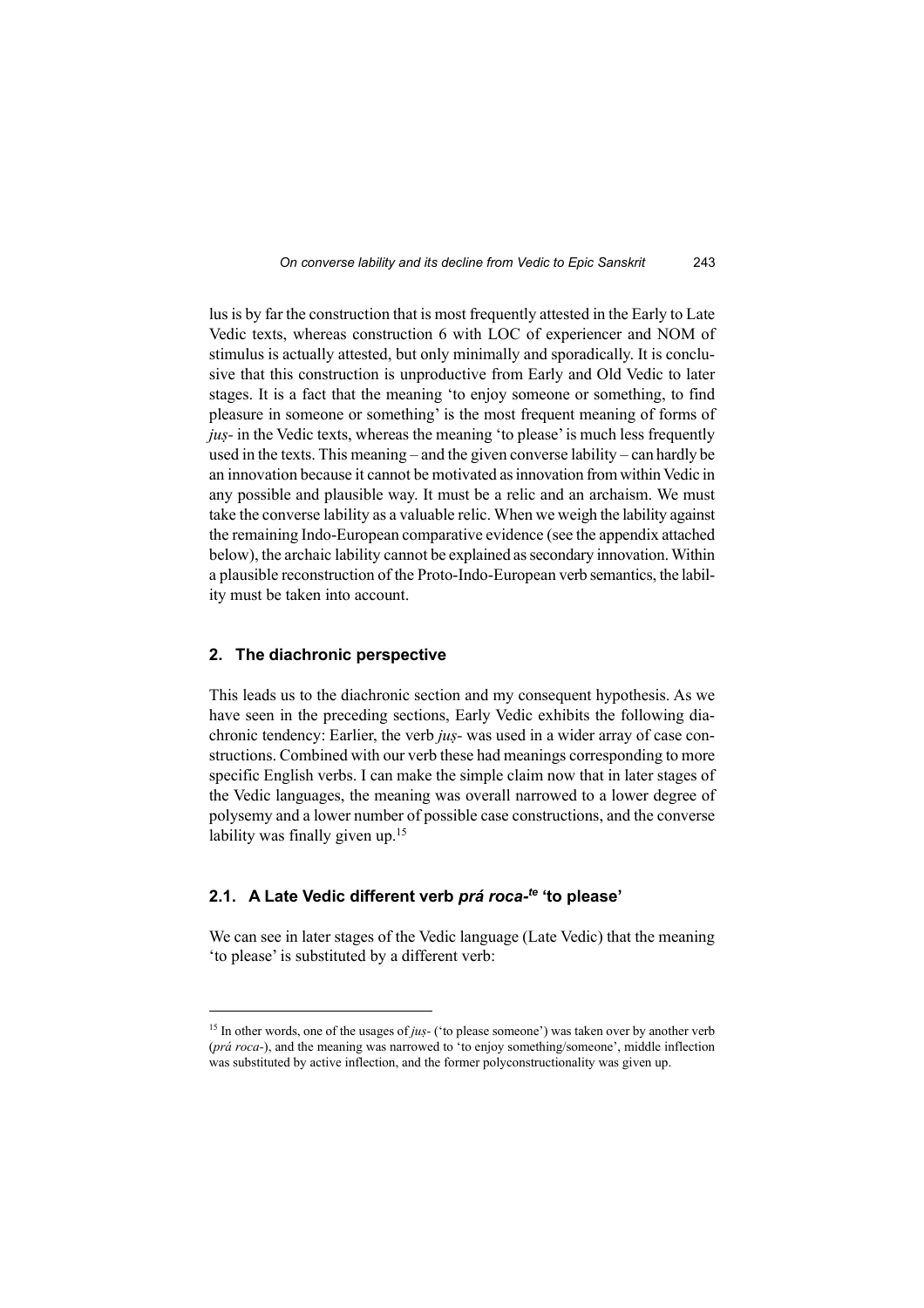(27) ŚB 1.6.2.4 (Late Vedic) táta ebhyo yajñáḥ prā́rocata then them.DAT sacrifice.NOM please:3SG.IMPERFECT.IND.MID 'Then to them the sacrifice was pleasant / the sacrifice pleased them'.

This construction with dative of experiencer (*ebhyas*) is almost a copy of the Early Vedic construction 6 with earlier locative of experiencer – with the difference that the position of the dative is earlier in the clause, see example (10) above (repeated below).

> yajñás jóṣati tvé NOM stimulus (verb) LOC experiencer 'The sacrifice will please you'.

Notice that this example is of relevance in the discussion of the origins of Indo-European oblique subject constructions (Pooth et al. 2019). However, this alignment matter is not of our concern here. Also, it is not feasible to give a list of all the attestations of the verb *juṣ-* in all the Vedic and Sanskrit texts. The given samples must suffice the present purpose.

## **2.2. The synchronic situation in Epic Sanskrit**

We can move over to the period that is the next in our present focus, namely Epic Sanskrit. Here we find that the original middle tantum inflection of the verb stem *juṣá-te* (AV) has been substituted by active forms *juṣa-ti*, see the quote from Oberlies (2003: 433) above. We find the following constructions.

## **2.3.1. NOM enjoy ACC**

For obvious reasons, I can only give the context and a minimum of interlinear glosses of the Epic Sanskrit text passages here:

(28) Mbh 3,184.13 [saras uvāca] na cāśucir nāpy anirṇiktapāṇir; nābrahmavij juhuyān nāvipaścit bubhukṣavaḥ śuci kāmā hi devā; nāśraddadhānād dhi havir **juṣanti**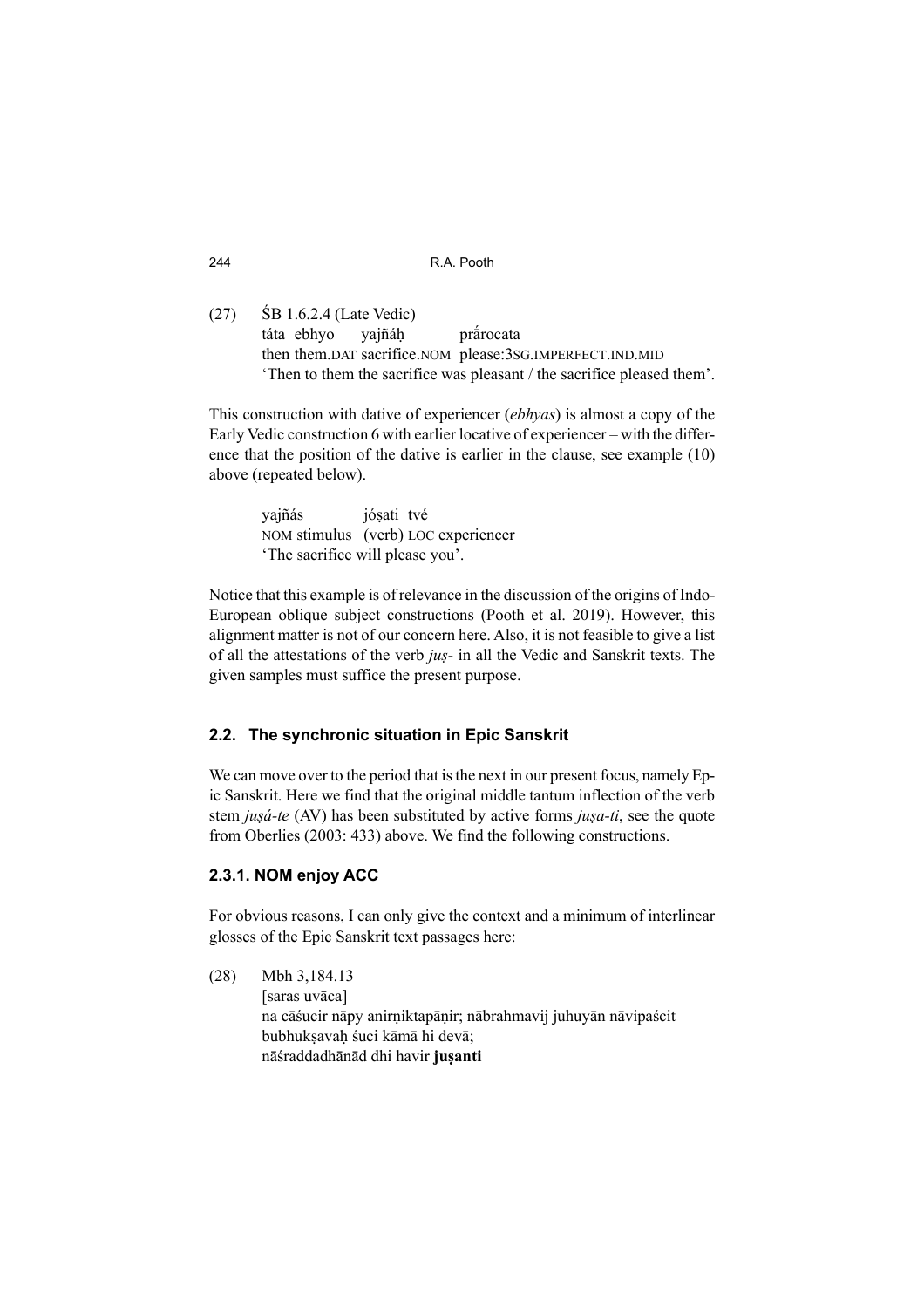'And an impure man, one with unwashed hands, not knowing Brahmas, nor wise, would not offer. For the gods when they hunger demand one be clean; because from the unbeliever they do not enjoy an oblation.'

Thus, without sandhi and with a minimal glossing:

 na a-śraddadhānāt NEG PRIVATIVE-believer:ABL

 hi havir **juṣanti** because offering:ACC juṣ:3PL:PRS:IND:ACT

'Because from the unbeliever they do not enjoy an oblation.'

Another passage with this construction is the following (I use *italics* to mark the part that is glossed here):

(29) Mbh 13,27.100

tava mama ca gunair mahānubhāvā; *juṣatu matiṃ satataṃ svadharmayuktaiḥ*  abhigata janavatsalā hi gaṅgā; bhajati yunakti sukhaiś ca bhaktimantam

The relevant passage given in italics above can be glossed as follows:

jusatu matim jus:3sG:PRS:IMP mind/spirit:ACC satatam svadharmayuktaih constant:ACC Svadharmayukta:INS.PL

'She (sc. Gaṅgā) shall enjoy a spirit constantly with *Svadharmayukta-s*'.

The tripartite compound *sva-dharma-yukta-* means 'righteously engaged in one's Dharma' and is best left untranslated because of its nature as a religious term.

### **2.3.1. NOM makes ACCi enjoy ACC<sup>j</sup>**

In section 1.6.3 above, we have seen that the Early Vedic verb stem *joṣáya-* does not behave like a causative derivative in the early language, but rather like a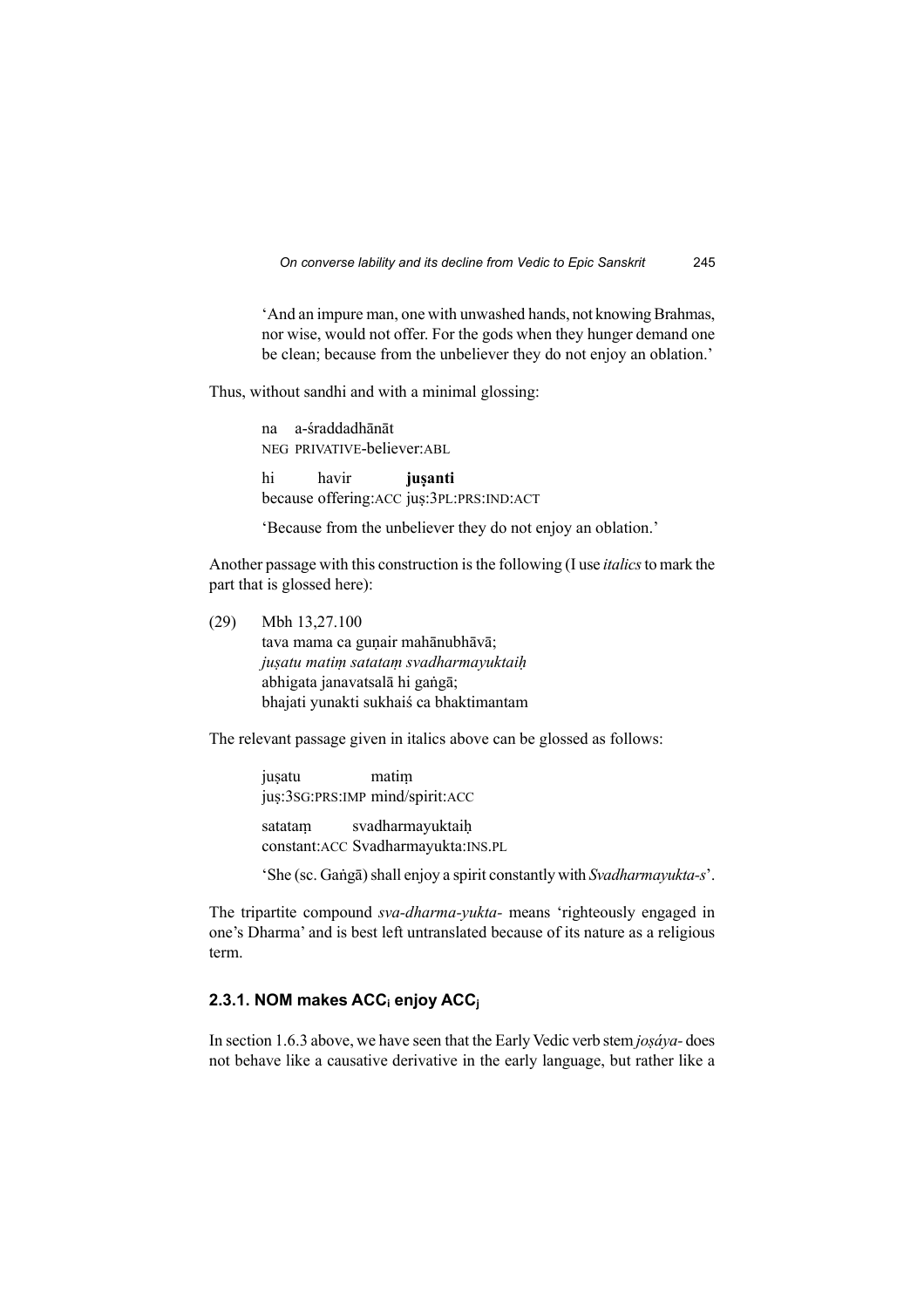normal imperfective ("present") stem in parallel with all the other verb stems. Also, this stem exhibits the same converse lability as all the other verb stems in that period. We have further seen that its inflection is middle tantum in Early and Old Vedic. This is different from what we can find in Epic Sanskrit. Here, the corresponding stem is a regular causative derivative of its underlying basic verb *juṣati* 'to enjoy':

(30) Mbh 6,25.26 (= Bhagavadgītā 3.26)

na buddhibhedaṃ janayed ajñānāṃ karmasaṅginām **joṣayet** sarvakarmāṇi vidvān yuktaḥ samācaran

'The knowing (*vidvān*) should not evoke *buddhi-bheda-* (discord in the awakenness) of the unknowing who are *karmasaṅgina-* (attached to fruitive actions).

As *yukta-* 'righteously engaged one' he would make them enjoy all *karmāṇi* ('deeds' ACC plural neuter), practising (them).'

(Since an overall glossing of this passage is very space-consuming, I will reduce it to the relevant minimum here:)

> **josayet** sarva-karmāni vidvān jus:3sG:CAUS.PRS:OPT:ACT all-deeds:ACC knowing:NOM.SG.M 'The knowing one would make (themi: pro-dropped) enjoy all-deedsj.'

We can conclude that this causative, that is, valency-increasing syntactic behavior is an innovation, simply because it is not attested with this verb in the early period.

### **2.3. Epic vs. Vedic Sanskrit compared**

When we compare the behavior of our verb of concern in Epic Sanskrit and Vedic Sanskrit, we must conclude that it can only mean 'NOM enjoy ACC' in Epic Sanskrit. Moreover, Epic Sanskrit *joṣayati* – very different from Early Vedic *joṣáyate* – is a typical causative present stem whose use increases the number of participants from 2 to 3 ('x makes y enjoy z'). The valency-increasing causative use of this stem is non-existing in the earlier language. We must conclude that this is an innovative function (at least with this verb) – or a functional narrowing if the stem was also sometimes used with an indirect causative meaning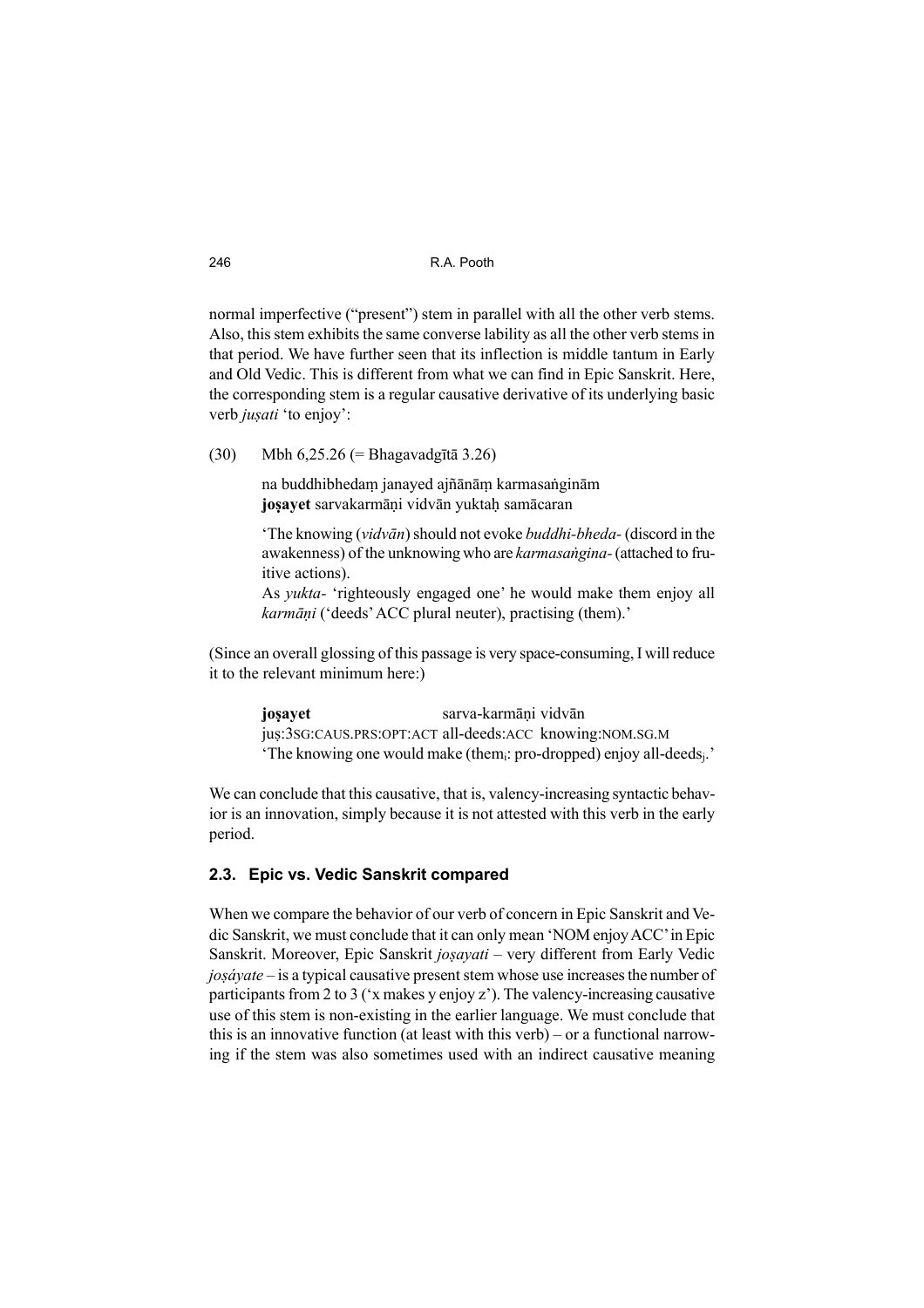(which is true for many middle forms in the Early language, see Pooth 2014). We can see that Early Vedic verb *jus*-corresponds to two English verbs, whereas Epic Sanskrit verb *juṣa-ti* can be translated by using only one single English verb. We see that the Vedic converse lability and the respective polysemy was given up before Epic Sanskrit. We can also draw the inference from the role of frequency in diachronic semantics that the 'NOM pleases LOC' construction already lost ground in Early Vedic, whereas the 'NOM enjoys ACC' construction was dominant. It is evident that it is only the most frequent construction that is continued in Epic Sanskrit, whereas infrequent constructions of the earlier language are not continued. In addition, we find that, in Late Vedic, the former 'NOM pleases LOC' construction of *juṣ-* is substituted by a different verb and a similar, but different, experiencer construction with DAT + *prá roca-te* + NOM.

#### **3. Conclusions**

We can conclude that Vedic Sanskrit had a converse labile verb *juṣ-*. As outlined, it corresponded to two verbs in English but had some additional (applicative-like) meanings. This type of lability was given up from Vedic to Epic Sanskrit by loss of the more infrequently used constructions with the respective meanings. This loss of the older converse lability seems to correspond to the tendency of a more general decline of lability (Kulikov 2014). Last but not least, the narrowing of *juṣ-* to a non-labile transitive verb and the narrowing of the active forms of the stem *josaya-<sup>ti</sup>* to a regular causative stem can be considered as being part of a greater process, that is, the emergence of a secondary voice opposition that was then dominantly driven by transitivity, whereas it was more dominantly driven by agency before Vedic (Pooth 2012, 2014).

Thus, an additional hypothesis that I can put forward at the very end of this article is that the multiple constructions of our verb of concern in Early and Old Vedic were actually inherited from Proto-Indo-European in one way or another (with different case categories depending on the case and alignment system, Pooth et al. 2019). My final hypothesis is that the Proto-Indo-European psych verb *\*ǵeus-* was a "protomiddle" tantum verb, exhibited converse lability (as its continuant *juṣ-* does in Vedic), and thus had a meaning that was likewise polysemous: 'to enjoy something or someone', 'to taste (of) something (GEN)' (or at least very similarly), and 'to please / give pleasure to someone (LOC)'. I can finally claim that it had multiple case constructions in Proto-Indo-European and that the meaning of the respective protomiddle forms was polysemous in the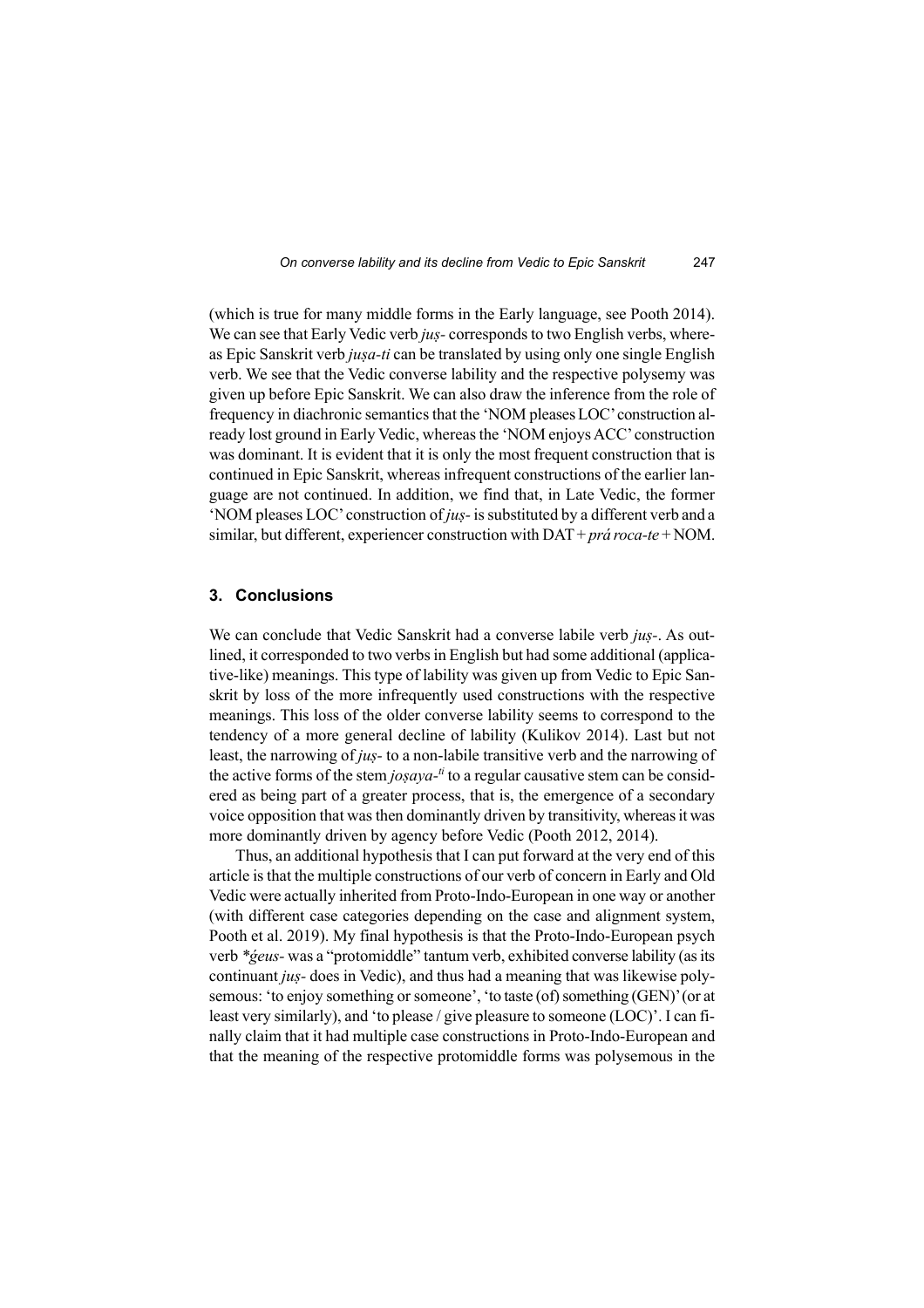outlined sense with no need for additional voice and valency-changing morphology at that stage. Therefore, the meaning of the entry in the *Lexikon der indogermanischen Verben* (= LIV) on page 166f. (M.K.) "[etwas] kosten" is insufficient and must be revised in accordance with the converse lability and polysemy that needs to be reconstructed for such Proto-Indo-European verbs.

#### **Appendix**

Cognates of this verb in other Indo-European languages are: Hittite KUB 10.99 i 29 *kukušzi* (tr.) 'tastes sth.'; Young Avestan *ā-zūzušte* 'likes, enjoys sth.'; Old Norse *kaus* 'chose sth.', Gothic *kaus* '3sg tried, checked something'; *kausjan* 'to taste, get to know sth.' = Vedic *joṣáya-*; Albanian *deshi* 'loved, desired, wished sth.'; Greek pres. *geúo/e-* (γεύομαι) is likewise middle 'to taste, make proof of, examine, enjoy', with GEN corresponding to Vedic *jujuṣāṇá- ándhasas* (GEN); Gothic *kiusan* (:: pret. *kaus*) = ON *kjósa* (:: pret. *kaus*) = Vedic *jóṣa-t(i)*, *jóṣā* (RV 10.158.2a).

Greek also has active forms: pres. γεύω 'to give a taste of GEN to someone ACC'; fut. γεύσω Anaxipp.; aor. ἔγευσα Hdt., Eur.; but the rest is middle: γεύομαι (vide supra), fut. γεύσομαι Hom., Plat.; aor. ἐγευσάμην Od., Hdt., Att.; Hom. subj. γεύσεται, γευσόμεθα; perf. γέγευμαι Aesch., etc.; γεύμεθα Theocr. 14.51; plupf. ἐγεγευντο Thuc. In line with our observations we can draw the inference that the active forms (γεύω etc.) continue previous "protomiddle" forms (see further Pooth 2019a for the original Proto-Indo-European antipassive construction and the most plausible syntactic motivation of the "protomiddle" to "neoactive" shift).

#### **References**

- Barðdal, J. 2006. Predicting the productivity of argument structure constructions. *BLS* 32(1). (Published by the Berkeley Linguistics Society and the Linguistic Society of America.)
- Barðdal, J. 2008. *Productivity. Evidence from case and argument structure in Icelandic*. Amsterdam: Benjamins.
- Bauer, L. 2001. *Morphological productivity*. Cambridge: Cambridge University Press. Baum, D. 2006. The imperative in the Rigveda. (PhD dissertation, Leiden University.)
- Beavers, J.T. 2006. Argument/oblique alternations and the structure of lexical meaning. (PhD dissertation, Stanford University.)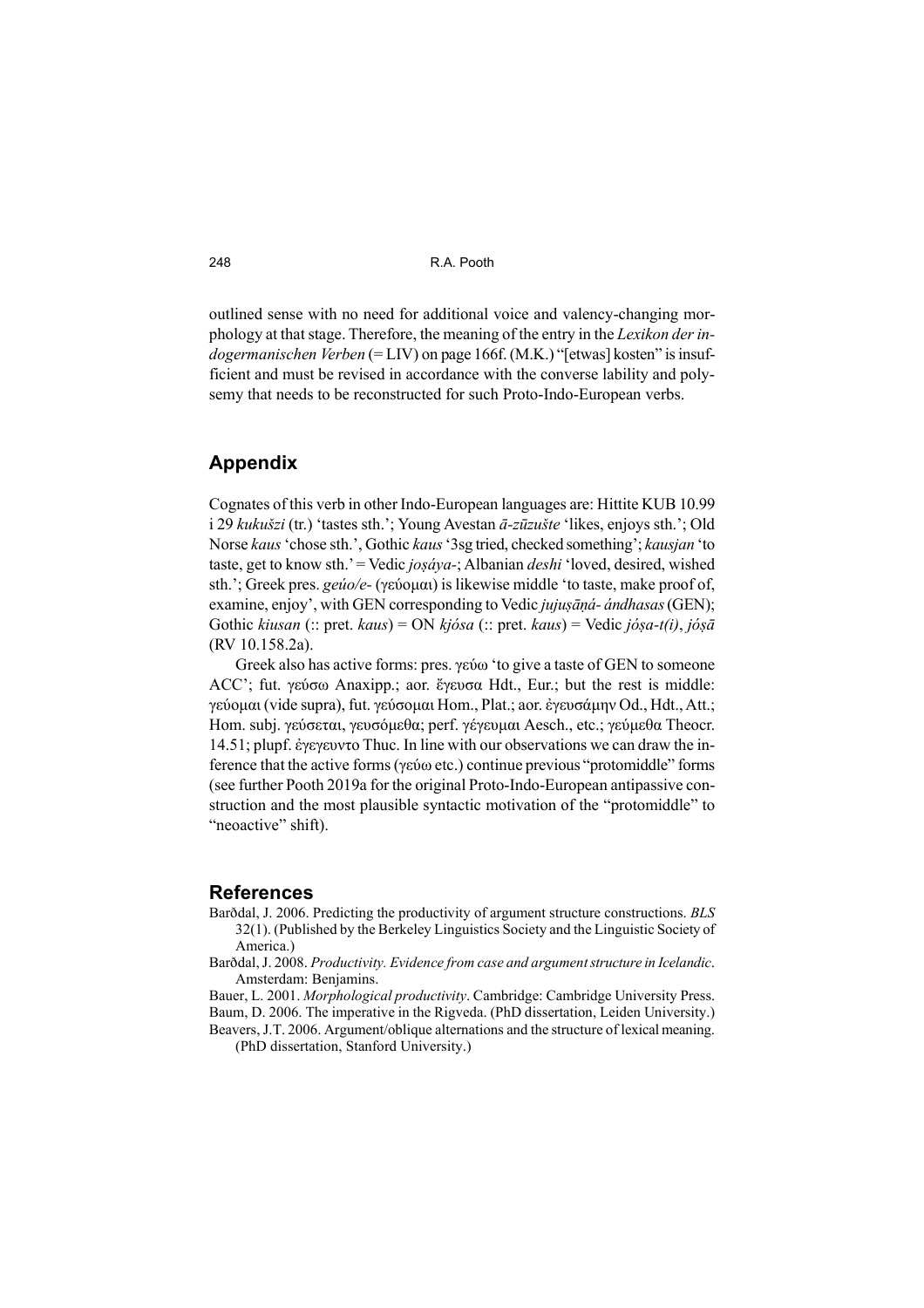- Bhattacharya, D. 2011. *Paippalāda-Saṃhitā of the Atharvaveda*. ... *Volume Three. Consisting of the seventeenth and eightteenth kāṇḍas*. Kolkata: The Asiatic Society.
- Bloomfield, M. 1897. *Hymns of the Atharvaveda, together with extracts from the ritual books and the commentaries*… Oxford.
- Bloomfield, M. 1899. *The Atharvaveda and the Gopatha-Brahmaṇa*. Strassburg.
- Croft, W. 2001. *Radical construction grammar: Syntactic theory in typological perspective*. Oxford University Press
- Dahl, E. 2005. Polymorphic thematic root presents in Vedic and the origin of the thematic conjugation. In D. Haug & E. Welo (eds.), *Haptacahaptaitis. Festschrift for Frederik Thordarson on the occasionof his 77th birthday*, 57–72. Oslo.
- Dahl, E. 2010. *Time, tense and aspect in Early Vedic grammar*. Leiden: Brill.
- Dowty, D. 1991. Thematic proto-roles and argument selection. *Language* 67. 547–619.
- François, A. 2008. Semantic maps and the typology of colexification: intertwining polysemous networks across languages. In M. Vanhove (ed.), *From polysemy to semantic change*, 163–215. Amsterdam: Benjamins.
- Geldner RV = Karl Friedrich Geldner (1853–1929). *Der Rig-Veda*. Cambridge & London.
- Goldberg, A.E. 1995. *Constructions: A construction grammar approach to argument structure*. Chicago: University of Chicago Press.
- Gotō, T. 1987. *Die "I. Präsensklasse" im Vedischen*. Wien: ÖAW.
- Gotō, T. 1988. "Rev. of Jamison [1983]". *Indo-Iranian-Journal* 31. 303–316.
- Griffith, A. 2009. *The* Paippalādasaṃhitā *of the* Atharvaveda*. Kāṇḍas 6 and 7. A new edition with translation and commentary*. Groningen.
- Grimm, S.M. 2005. The lattice of case and agentivity. (MSc thesis, University of Amsterdam.)
- Härtl, H. 1999. "Fürchten vs. ängstigen: Thematische Rollen und Ereignisstrukturen psychischer Verben in einem Modell der Sprachproduktion". In I. Wachsmuth & B. Jung (eds.), *Proceedings der 4. Fachatgung der Gesellschaft für Kognitionswissenschaft, Bielefeld, 28. September - 1. Oktober 1999*, 189–194. St. Augustin.
- Hettrich, H. 2007. Materialen zu einer Kasussyntax des Rgveda. (Manuscript.)
- Jacobs, J. 1994. *Kontra Valenz*. Trier.
- Jacobs, J. 2009. "Valenzbindung oder Konstruktionsbindung? Eine Grundfrage der Grammatiktheorie". *Zeitschrift für germanistische Linguistik* 37. 490–513.
- Jamison, St.W. 1983. *Function and form in the* -áya-*formations of the* Rig Veda *and*  Atharva Veda. Göttingen: Vandenhoeck & Ruprecht.
- Jamison, S.W. & J.P. Brereton 2014. *Rigveda translation*. Oxford: Oxford University Press.
- Jasanoff, J.H. 1998. The thematic conjugation revisited. In. J.H. Jasanoff, H.G. Melchert & L. Oliver (eds.), *Mír Curad. Studies in honor of Calvert Watkins*, 301–316. Innsbruck.
- Jasanoff, J.H. 2003. *Hittite and the Indo-European verb*. Oxford University Press.
- Kim, J.-S. 2017a. Kāṇḍa 16 der Paippalādasaṃhitā des Atharvaveda. Eine verbesserte Version mit den Parallelstellen der Śaunakasaṃhitā. Mit einem Glückwunsch zum 70. Geburtstag von Heinrich Hettrich. Stand: September 2017. (Manuscript.) <https://www.phil.uni-wuerzburg.de/fileadmin/04080400/Kanda\_16\_Neu.pdf>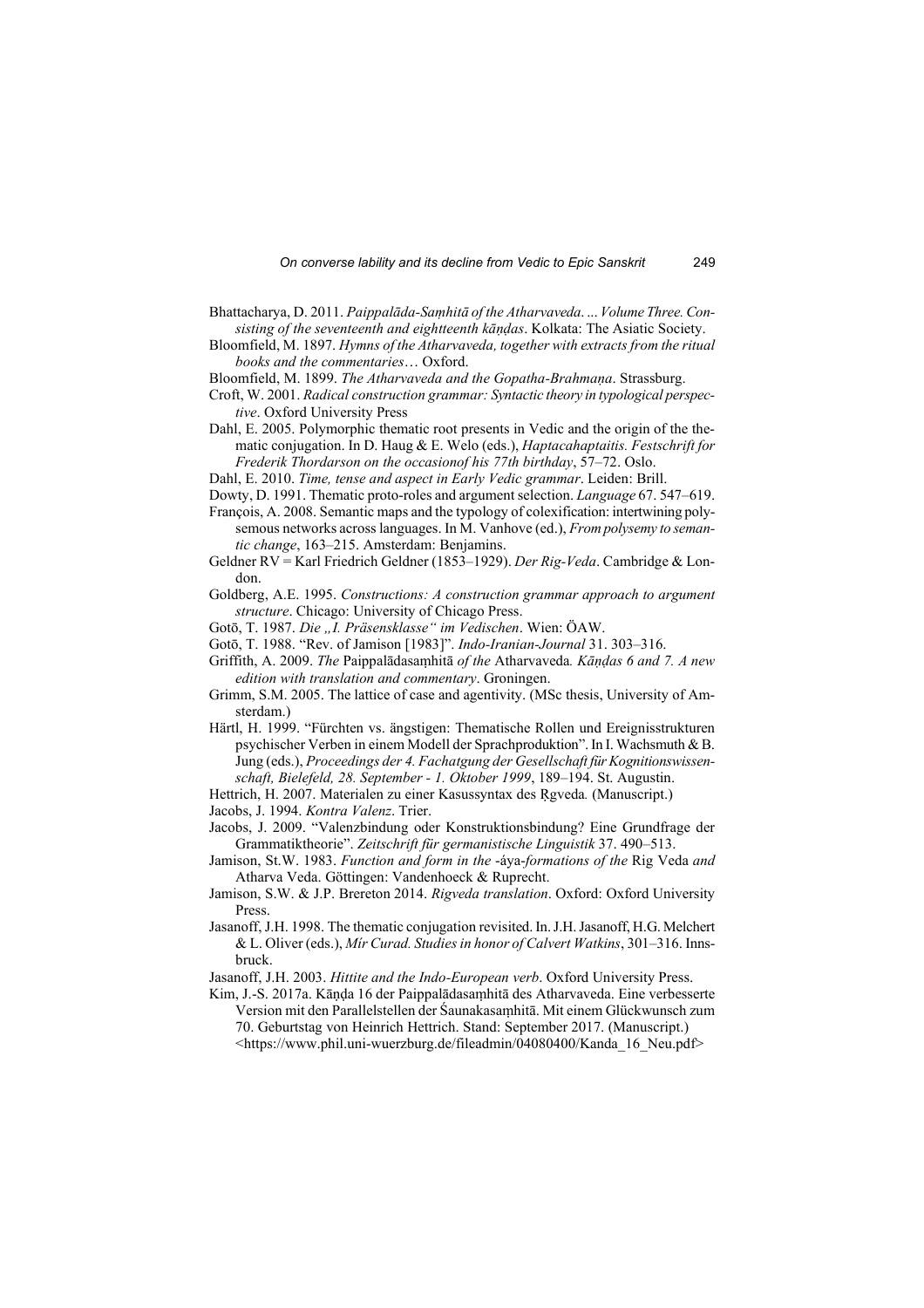- Kim, J.-S. 2017b. Index Verborum des Atharvaveda der Paippalādasaṃhitā und der Śaunakasaṃhitā (eine vorläufige Version). Stand: November 2017. <https://www.phil.uni-wuerzburg.de/fileadmin/04080400/ Atharvaveda\_Index\_verborum\_11.2017.pdf>
- Kubisch, P. 2012. Paippalāda-Saṃhitā Kāṇḍa 20, Sūkta 1-30. Kritische Edition, Übersetzung, Kommentar. (PhD dissertation, Universität Bonn.)
- Kulikov, L. 2007. The reflexive pronouns in Vedic: A diachronic and typological perspective. *Lingua* 117. 1412–1433.
- Kulikov, L. 2012. *The Vedic* -ya-*presents: Passives and intransitivity in Old Indo-Aryan*. Amsterdam: Rodopi.
- Kulikov, L. 2014. The decline of labile syntax in Old Indo-Aryan: A diachronic typological perspective. *Linguistics* 52(4). 1139–1165.
- Kümmel, M.J. 1996. *Stativ und Passivaorist im Vedischen*. Göttingen.
- Kümmel, M.J. 2000. *Das Perfekt im Indoiranischen*. Wiesbaden.
- Kutscher, S. 2009. *Kausalität und Argumentrealisierung. Zur Konstruktionsvarianz bei Psychverben in europäischen Sprachen*. Tübingen: Niemeyer.
- Lelli, D. 2015. The *Paippalādasaṁhitā* of the *Atharvaveda*. Kāṇḍa 15. A new edition with translation and commentary. (PhD dissertation, Leiden University.)
- Letuchiy, A. 2009. Towards a typology of labile verbs: Lability vs. derivation. In A. Arkhipov & P. Epps (eds.), *New challenges in typology. Transcending the borders and refining the distinctions*. Berlin.
- Levin, B. & M. Rappaport Hovav. 2005. *Argument realization*. Cambridge: Cambridge University Press.
- LIV = *Lexikon der indogermanischen Verben. 2. erweiterte und verbesserte Auflage bearbeitet von H. Rix & M. Kümmel*. Heidelberg 2001.
- López, C.A. 2010. Atharvaveda-Paippalāda *Kāṇḍas thirteen and fourteen. Text, translation, commentary*. Cambridge, MA.
- Lubotsky, A. 1989. The Vedic -*áya*-formations. *Indo-Iranian Journal* 32(2). 89–113.
- Lubotsky, A. 1997. *A Ṛgvedic word concordance.* (2 Volumes.) New Haven.
- Lubotsky, A. 2002. Atharvaveda-Paippalāda *Kāṇḍa five. Text, translation, commentary*. Cambridge, MA.
- Macdonell, A.A. 1910. *Vedic grammar*. Strassburg: Trübner.
- Mayrhofer EWAia = Manfred M. (1986–1996–): *Etymologisches Wörterbuch des Altindoarischen*. (Vol. I, II, III.) Heidelberg.
- Migron, S. 1988–1990. R̥ gvedic *juṣ-* and *joṣṭŕ ̥ -*, Old Persian *dauštar-*: A semantic investigation. *Die Sprache* 34(1). 124–134.
- Monier-Williams 1899 (= SED). *A Sanskrit–English dictionary*. Oxford.
- Oberlies, T. 2003. *A grammar of Epic Sanskrit*. Berlin & New York.
- Oldenberg, H. 1888. *Die Hymnen des Rigveda, Band I. Metrische und textgeschichtliche Prolegomena*. Berlin.
- Oldenberg, H. 1912. *Ṛgveda. Textkritische und exegetische Noten. Siebentes bis Zehntes Buch*. Berlin.
- Orqueda, V. 2019. *Reflexivity in Vedic*. Leiden: Brill.
- Orqueda, V. & R.A. Pooth. Forthc. Reflexive construction in Early Vedic. In K. Janić, N. Puddu and M. Haspelmath (eds.).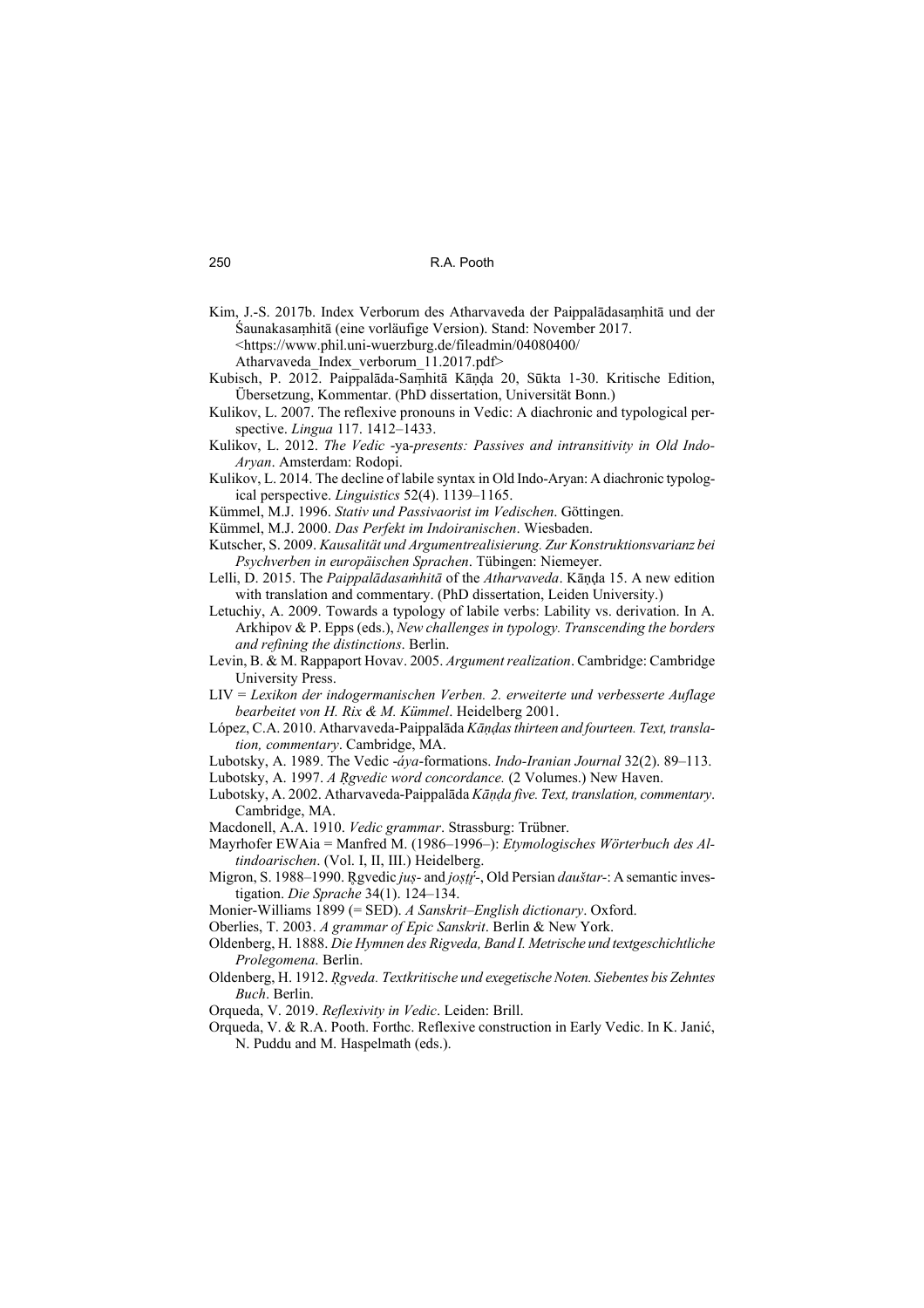- Pooth, R.A. 2000. Stativ vs. Medium im Vedischen und Avestischen. *Historische Sprachforschung* 113. 88–116.
- Pooth, R.A. 2004: Zur Genese der späturidg. thematischen Konjugation aus frühuridg. Medialformen. *Indogermanische Forschungen* 109. 31–60.
- Pooth, R.A. 2011. Die 2. und 3. Person Dual und das Medium. In Th. Krisch & Th. Lindner (eds.), *Indogermanistik und Linguistik im Dialog. Akten der XIII. Fachtagung der Indogermanischen Gesellschaft ... in Salzburg*, 473–483. Wiesbaden.
- Pooth, R.A. 2012. Zum Aufkommen transitiver Verben in frühen Vedischen am Beispiel <sup>1</sup><sub>*f*</sub>. In H. Craig Melchert (ed.), *The Indo-European verb. Proceedings of the Conference of the Society for Indo-European Studies, Los Angeles, 13–16 September 2010*, 267–284. Wiesbaden: Reichert.
- Pooth, R.A. 2014. Die Diathesen Aktiv vs. Medium und die Verbsemantik im Vedischen der Rgyeda-Samhitā. (PhD dissertation. Leiden University.) <https://leidenuniv.academia.edu/RolandPooth>
- Pooth, R.A. 2019a. On the origin of the Vedic subjunctive. (Manuscript.) <https://leidenuniv.academia.edu/RolandPooth>
- Pooth, R.A. 2019b. The Vedic *pīpáya-* stem: Synchronic and diachronic implications. On the prehistory of the Indo-European aspect system II. (Manuscript, submitted to *Indo-European Linguistics*.)

<https://leidenuniv.academia.edu/RolandPooth>

- Pooth, R.A., P.A. Kerkhof, L. Kulikov & J. Barðdal 2019. The origin of non-canonical case marking of subjects in Proto-Indo-European. *Indogermanische Forschungen* 124. 245–263.
- Scheftelowitz, I. 1906. *Die Apokryphen des R̥ gveda*. Breslau. (Reprinted in Hildesheim 1966.)
- Selva, U. 2014. The *Paippalādasaṃhitā* of the *Atharvaveda* Kāṇḍa 17, First Anuvāka (PS 17.1-6) "To the Earth". A new critical edition with metrical analysis, translation and commentary. (MA thesis, Leiden University.)
- TITUS = *Thesaurus Indogermanischer Text- und Sprachmaterialien*. <http://titus.unifrankfurt.de/indexd.htm>
- Wackernagel, J. 1907. Indisches und Italisches. *KZ* 41. 305–319.
- Watkins, C. 1969. *Indogermanische Grammatik III/1. Geschichte der indogermanischen Verbalflexion*. Heidelberg: Winter.
- Whitney AV = William D. Whitney & Charles R. Lanman. 1905. *Atharva-Veda Saṁhitā*. (2 Vol.). Cambridge, MA.
- Whitney, W.D. 1881. *Index Verborum to the published texts of the Atharva-Veda*. New Haven.
- Whitney, W.D. 1885. *The roots, verb-forms, and primary derivatives of the Sanskrit language*. Leipzig.
- Werba, C.H. 1997. *Verba Indoarica*. Wien: ÖAW.
- Witzel, M. 1987*. On the localisation of Vedic texts and schools (Materials on Vedic Śakhas, 7), India and the Ancient world. History, Trade and Culture before A.D. 650*. In G. Pollet (ed.), *P.H.L. Eggermont jubilee volume*, 173–213. Leuven.
- Witzel, M. 1989. Tracing the Vedic dialects. In C. Caillat (ed.), *Dialectes dans les litteratures indo-aryennes*, 97–264. Paris.